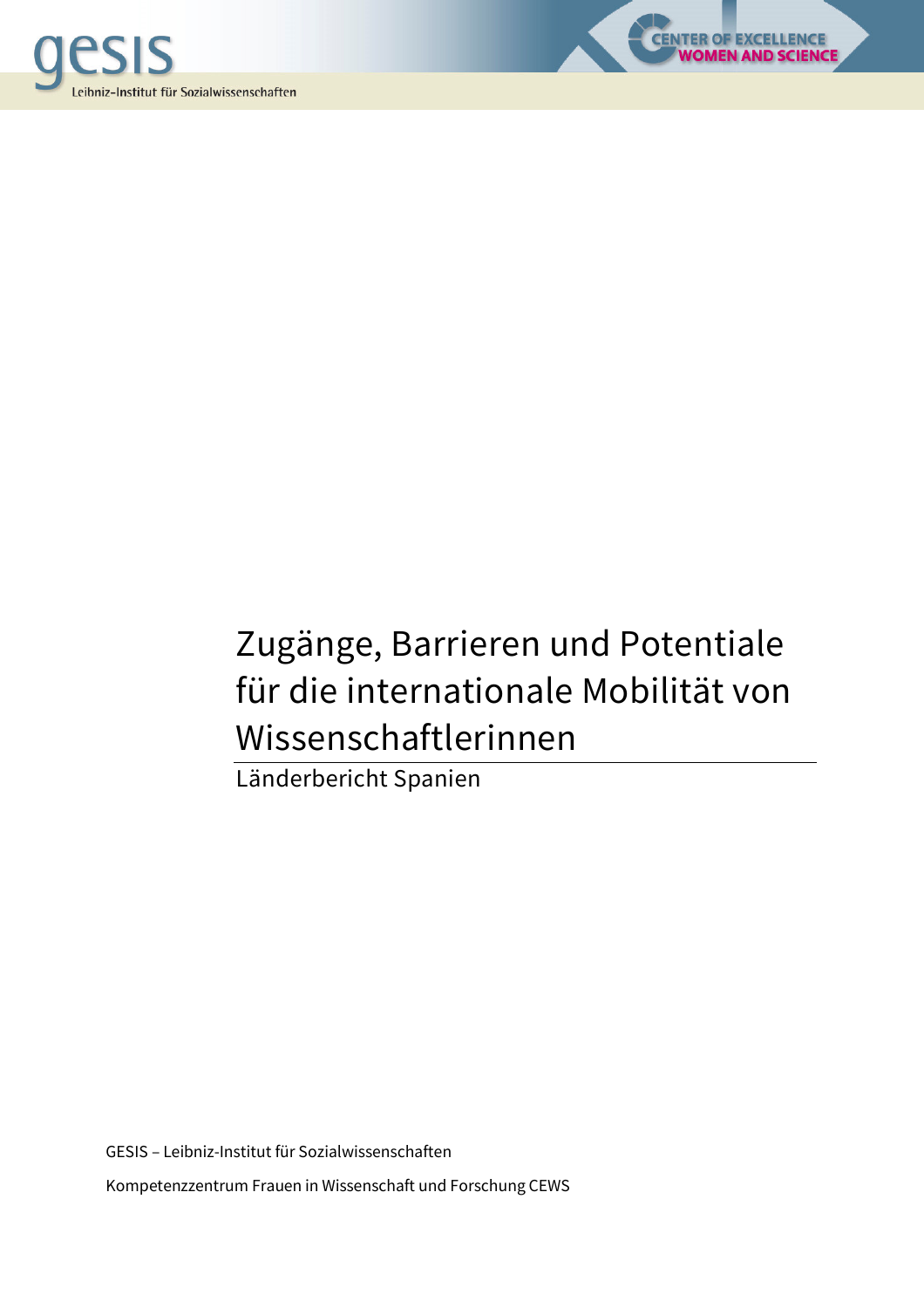# **Country dossier Spain**

Rachel Palmén

Open University of Catalonia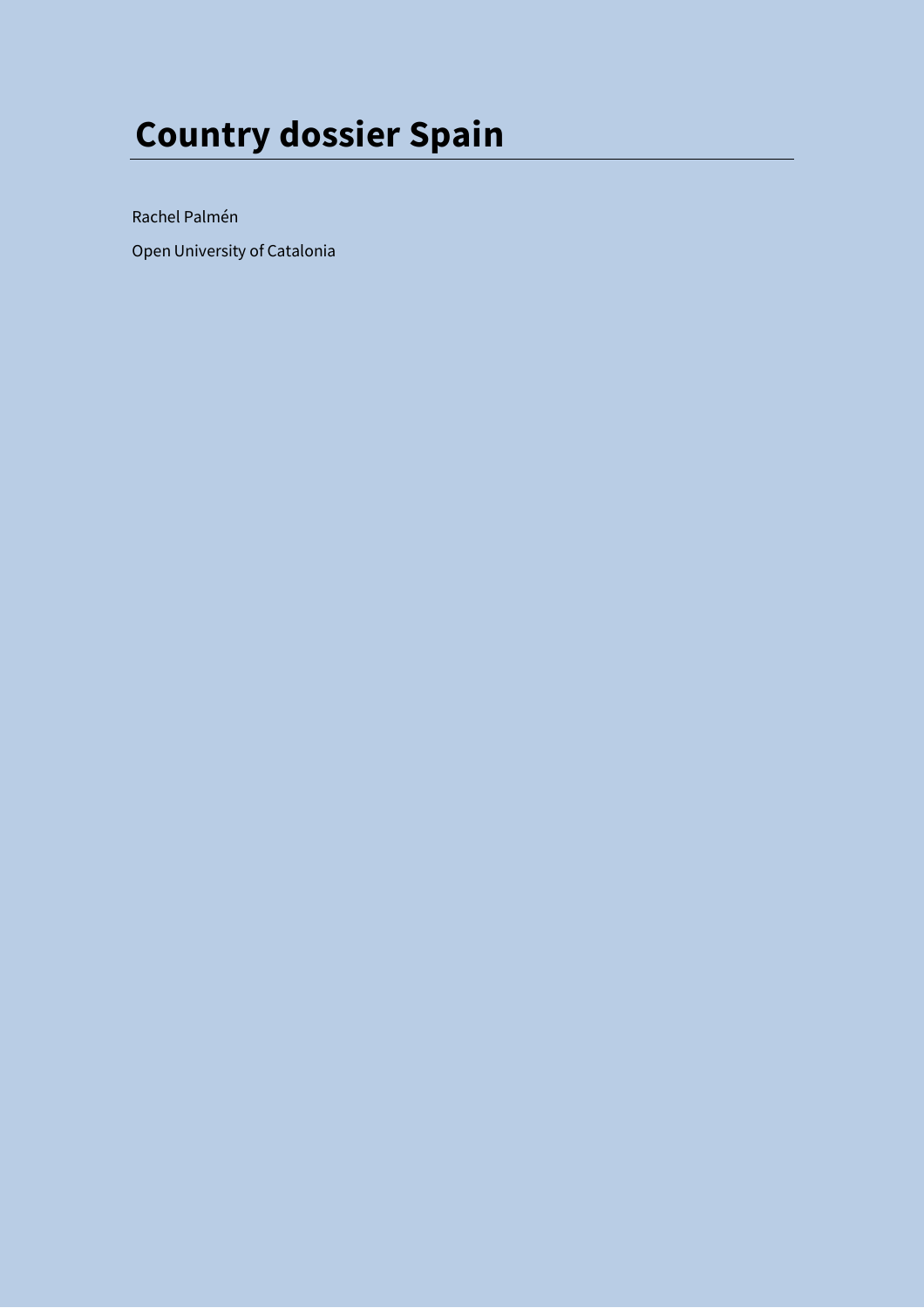# **Table of Contents**

| $2^{\circ}$    |  |  |  |  |  |  |
|----------------|--|--|--|--|--|--|
| $\mathbf{3}$   |  |  |  |  |  |  |
| $\overline{4}$ |  |  |  |  |  |  |
| 5 <sup>1</sup> |  |  |  |  |  |  |
| 6              |  |  |  |  |  |  |
|                |  |  |  |  |  |  |
|                |  |  |  |  |  |  |
|                |  |  |  |  |  |  |
|                |  |  |  |  |  |  |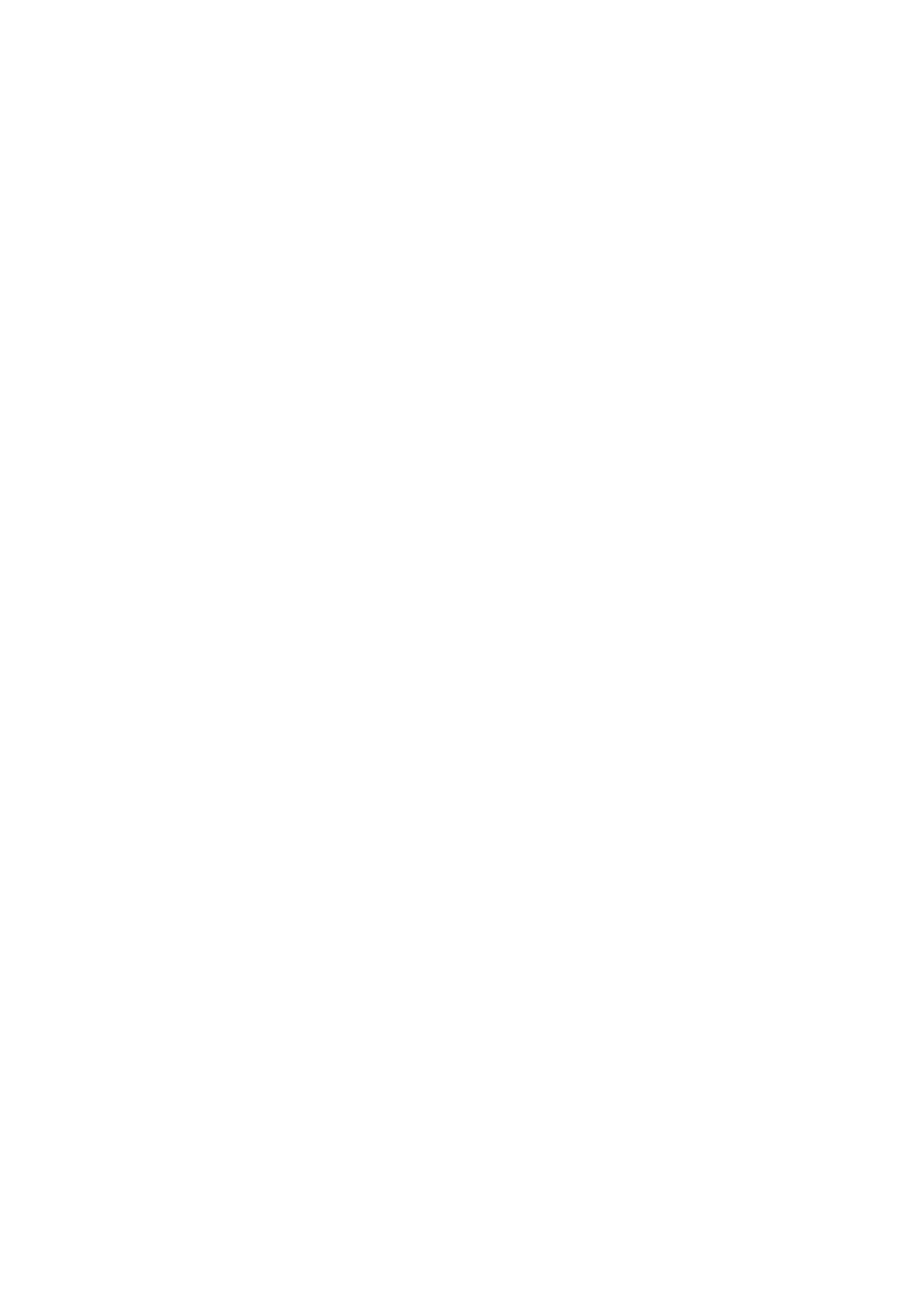# **1 Introduction**

The overarching research question is: How high is the potential of female scientists in the individual country who could be attracted for a research stay in Germany due to their qualification and their willingness to be internationally mobile? This report is the in-depth country report for Spain. This report will discuss the context analysis of the higher education and research system, then gender participation in tertiary education and academic careers, followed by gender and international academic mobility.

The context analysis of the higher education and research system in Spain is characterised by the economic crisis that started in 2008 and the subsequent austerity policies that resulted in cuts to the education budget that have been maintained to date. The effects of these cuts have been felt particularly in the public universities, where the precarious situation for university teaching and research personnel has intensified. These budgetary cuts also led to a great outflux of highly qualified teaching and research staff from Spain. However, current political will at the national level to invest in science and higher education as well as gender equality leads to cautious optimism for the not too distant future.

Gender participation in tertiary education and academic careers is characterised by both horizontal and vertical segregation. Regarding vertical segregation, the glass ceiling has been highlighted as particularly severe in Spain. This is coupled with the highly competitive research environment whereby career progression (and even staying within the research system) is extremely difficult given the current lack of opportunities for tenure track positions.

In Spain, despite research findings that demonstrate that international mobility is perceived as a greater obstacle for women researchers in developing a research career than for men, statistics demonstrate that more women than men engage in international mobility during their early-stage research career. Research stays at institutions in different countries could therefore prove to be an attractive option for women researchers in early stages of their research careers. Germany is seen as an attractive destination – due mainly to prestigious research institutes and universities.

This report is based on various data sources, including academic literature, grey literature, semi-structured interviews with three renowned experts in the field,<sup>1</sup> as well as statistical data provided mainly by the UNESCO Institute for Statistics (UIS) database.

The semi-structured interview guide (see Annex 2 of this report) was developed in order to (a) fill in gaps where data and information had been difficult for the author to find, and (b) explore the expert opinions regarding the pull and push factors with regard to female researchers in Spain carrying out a research stay in Germany. Interviews were conducted with three experts in the field (two expert academics and one practitioner) – all of whom are authors of relevant reports and articles in the field. The responses to the interviews were

<sup>&</sup>lt;sup>1</sup> See Annex 2 for the interview guide for experts in the field.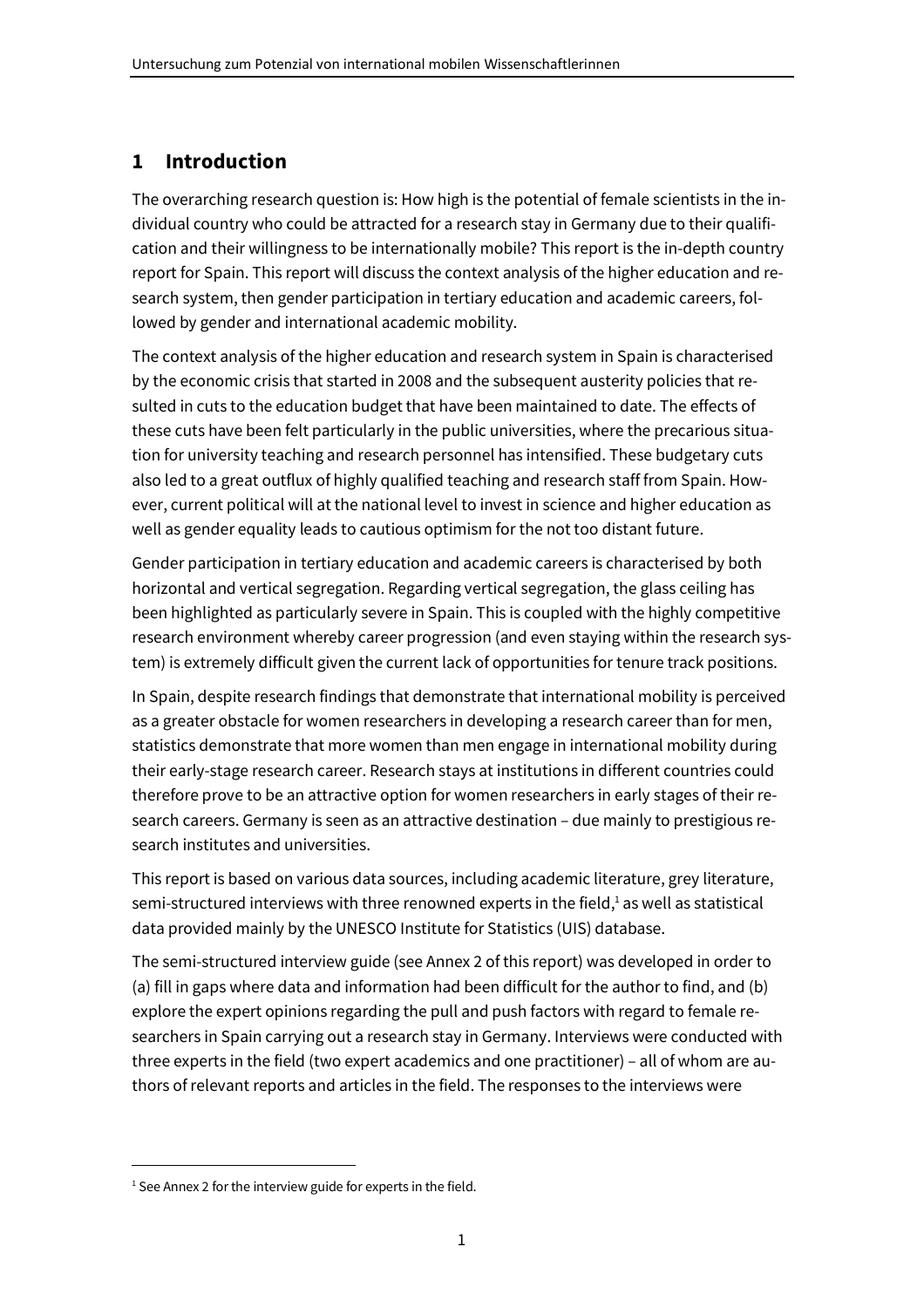summarised into a synthesis document, and relevant elements were then integrated into the report.

# **2 Context Analysis of the Higher Education and Research System**

# *Size and structures of research and development (R&D)*

Since the economic crisis of 2008, Spain has suffered huge cuts in public expenditure on higher education. Public budgets for R&D from the State have plummeted from EUR 9,673 million in 2009 to EUR 6,406.5 million in 2015 – a decline from 2.52% to 1.46% of the total central budget - relatively less than what was allocated to R&D in 2001 (1.49%).<sup>2</sup> In Spain, between 2012 and 2018, gross domestic expenditure on research and development (GERD) as a percentage of GDP decreased slightly from 1.29% in 2012 to 1.24% in 2018. During this period, it was at its lowest in 2016, at 1.19%, and since then it has been increasing slightly.<sup>3</sup>

GERD performed by the business enterprise sector as a percentage of GDP increased very slightly from 0.68% in 2012 to 0.7% in 2018. GERD performed by the government sector decreased from 0.25% in 2012 to 0.21%; GERD performed by the higher education sector also slightly decreased during this period, from 0.36% to 0.33%. There are no UIS data for GERD performed by the non-profit sector in Spain.<sup>4</sup>

Regarding government expenditure on education as a percentage of GDP, we see how between 2013 and 2016 it fell slightly from 4.33% to 4.21%. Expenditure on tertiary education as a percentage of total government expenditure also slightly decreased, from 22.4% in 2013 to 21.8% in 2016.<sup>5</sup>

# Participation in tertiary education

In Spain, in 2018, 21.9% of the population aged 25 years or older had at least a Bachelor's degree or equivalent (ISCED 6 or higher) compared with 20.9% in 2016. In Spain in 2017, 445,559 people graduated from tertiary education. $6$ 

In 2018, women were slightly more likely than men to hold a Bachelor's degree or equivalent  $(23.7\%$  versus 20.1%). The gender parity index for these data was 1.17 in 2018.<sup>7</sup>

In 2017, among all graduates from tertiary education, 4.5% graduated from doctoral or equivalent programmes (ISCED 8), increasing from just 2.6% in 2013. $^8$ 

# *Human Resources in Science and Research*

The total number of R&D personnel (full-time equivalent, FTE) in Spain rose from 20,8831.38 in 2012 to 22,5696.00 in 2018. This translates into a slight growth from 4,437.27 R&D

<sup>2</sup> RIO Country Report, 2016: Spain, 6. https://publications.jrc.ec.europa.eu/repository/handle/JRC105983

<sup>3</sup> UIS database, 2020 (CEWS Template)

<sup>4</sup> UIS database, 2020 (CEWS Template)

<sup>5</sup> UIS database, 2020 (CEWS Template)

<sup>6</sup> UIS database, 2020 (CEWS Template)

<sup>7</sup> UIS database, 2020 (CEWS Template)

<sup>8</sup> UIS database, 2020 (CEWS Template)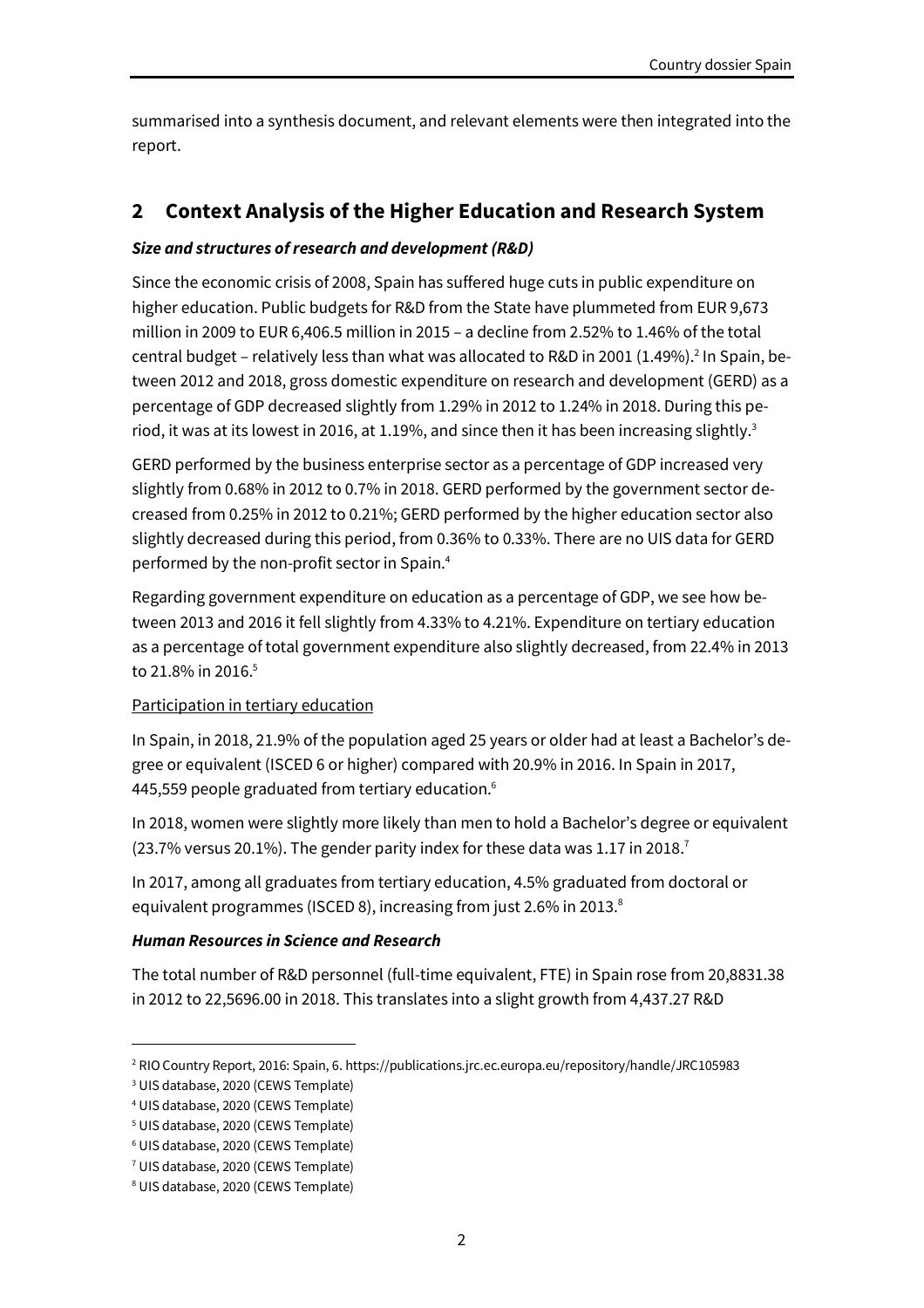personnel (FTE) per million inhabitants in 2012, to 4,833.63 R&D personnel (FTE) per million inhabitants in 2018. This slight growth is also reflected in total R&D personnel per thousand labour force (FTE), which rose from 8.8 in 2012 to 9.8 in 2018. However, a slight decline from 11.7 in 2012 to 11.6 in 2018 was observed in total R&D personnel (FTE) per thousand in total employment.<sup>9</sup>

A very slight increase was observed in researchers as a percentage of R&D personnel (FTE), which grew from 60.71% (2012) to 62.1% (2018).<sup>10</sup>

The composition of the R&D personnel by sector of employment has remained relatively constant measured both in FTE and headcounts (HC). In the business enterprise sector, we can see a slight increase, from 35.4% in 2012 to 38.8% in 2018 (FTE), whereas in the government sector, we observe a slight decrease, from 17.2% in 2012 to 15.3% in 2018 (FTE). In the higher education sector, we also observe a slight decrease, from 47.1% in 2012 to 45.7% in 2018. Regarding the private non-profit sector, this share remained constant at 0.2% or thereabouts between 2012 and 2018. Total R&D personnel (HC) remained relatively constant regarding sector distribution from 2012 to 2018: in the business enterprise sector, it rose slightly from 37.45% in 2012 to 38.69% in 2018; in the government sector, it rose from 16.43% in 2012 to 16.51% in 2018; and in higher education sector, we see a slight decrease, from 45.87% in 2012 to 44.54 % in 2018. Regarding the private non-profit sector, we see a very slight increase from 0.24% to 0.26% in 2018.

This pattern is also true of researchers (HC) in the business enterprise sector, where a very slight increase from 27.65% in 2012 to 28.99% in 2018 was observed; in the government sector, where the share increased from 14.93% in 2012 to 15.13% in 2017; and in the higher education sector, where there was an increase from 57.18% in 2012 to 55.63% in 2017.<sup>11</sup>

# *Basic characteristics of the higher education and research system*

The Spanish System of Science, Technology and Innovation (SECTI) is composed of the public and private research, technology, development and innovation (RTDI) coordination, funding and implementing stakeholders and their organisations and entities.<sup>12</sup> The research and innovation (R&I) policy framework is defined by central government – through the development of national strategies and action plans, for example the Spanish Strategy for Science, Technology and Innovation 2021–2017 (EECTI) and the Plan Estatal de Investigación Científica, Técnica y de Innovación (PEICTI) 2021–2023.

The R&I structure includes the following main actors across policy roles:

<sup>9</sup> UIS database, 2020 (CEWS Template)

<sup>10</sup> UIS database, 2020 (CEWS Template)

<sup>&</sup>lt;sup>11</sup> UIS database, 2020 (CEWS Template)

<sup>12</sup> https://www.ciencia.gob.es/por-

tal/site/MICINN/menuitem.7eeac5cd345b4f34f09dfd1001432ea0/?vgnextoid=700e94273d0d4610VgnVCM1000001 d04140aRCRD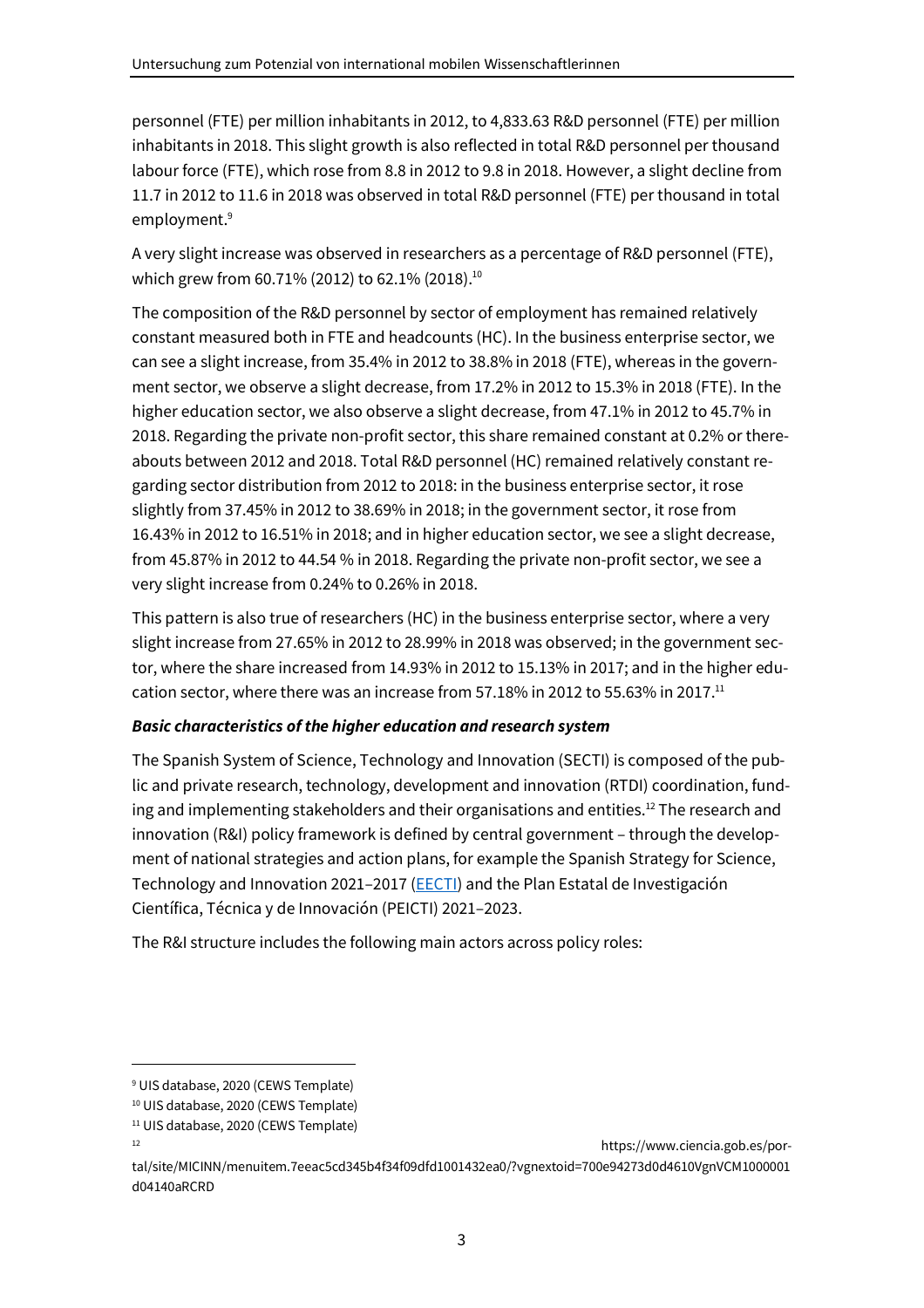# *Policy-making bodies:*

- The Ministry of Science and Innovation is the department of the General State Administration in charge of the execution of the Government's policy on scientific and technical research, technological development and innovation in all sectors, including the direction of international relations in this area. It represents Spain in international and European Union programs, forums and organizations within its field of competence and authority.
- The Ministry of Universities (MIU) of Spain is the Department of the General State Administration responsible for the proposal and execution of the policies of the National Government related to university education, including representation and participation in the bodies of the European Union and beyond within its field of of competence and authority.

The main funding body involved in the implementation of R&I policies is the State Agency for Research: (AEI), which is responsible for the promotion of research.

The State Research Agency is an instrument for financing R&D&I activities with public funds. Its purpose is the promotion of scientific and technical research in all areas of knowledge through the efficient allocation of public resources, the promotion of collaboration between the agents of the R&D&I system, and the support for the generation of knowledge of high scientific and technical, economic and social impact, including knowledge oriented to the challenges of society and the monitoring of financed activities.

Structure of the research system: number of universities, sponsorship (private/state), types of universities, research institutions

The Public Research Organisations together with the universities constitute the basis of the Spanish System of Science, Technology and Innovation.

The main public research bodies that have been granted the status of Public Research Organisations include the following bodies: National Research Council (CSIC); National Centre for Energy, Environment and Technological Research (CIEMAT); Spanish Geological and Mining Institute (IGME); National Institute for Aerospace Technology (INTA); Spanish Institute of Oceanography (IEO); National Institute of Agrarian and Agro-Food Technology (INIA); National Health Institute Carlos III (ISCIII); Astrophysics Institute of Canarias (IAC). Regarding innovation, CDTI is a public corporate entity which is responsible for the promotion of innovation and technological development in companies.

In 2018–2019, the Spanish University System (SUE) comprised a total of 83 universities, of which 50 were public and 33 were private. 1,055 university centres were counted between schools and faculties, 525 university research institutes, 50 doctorate schools, 54 university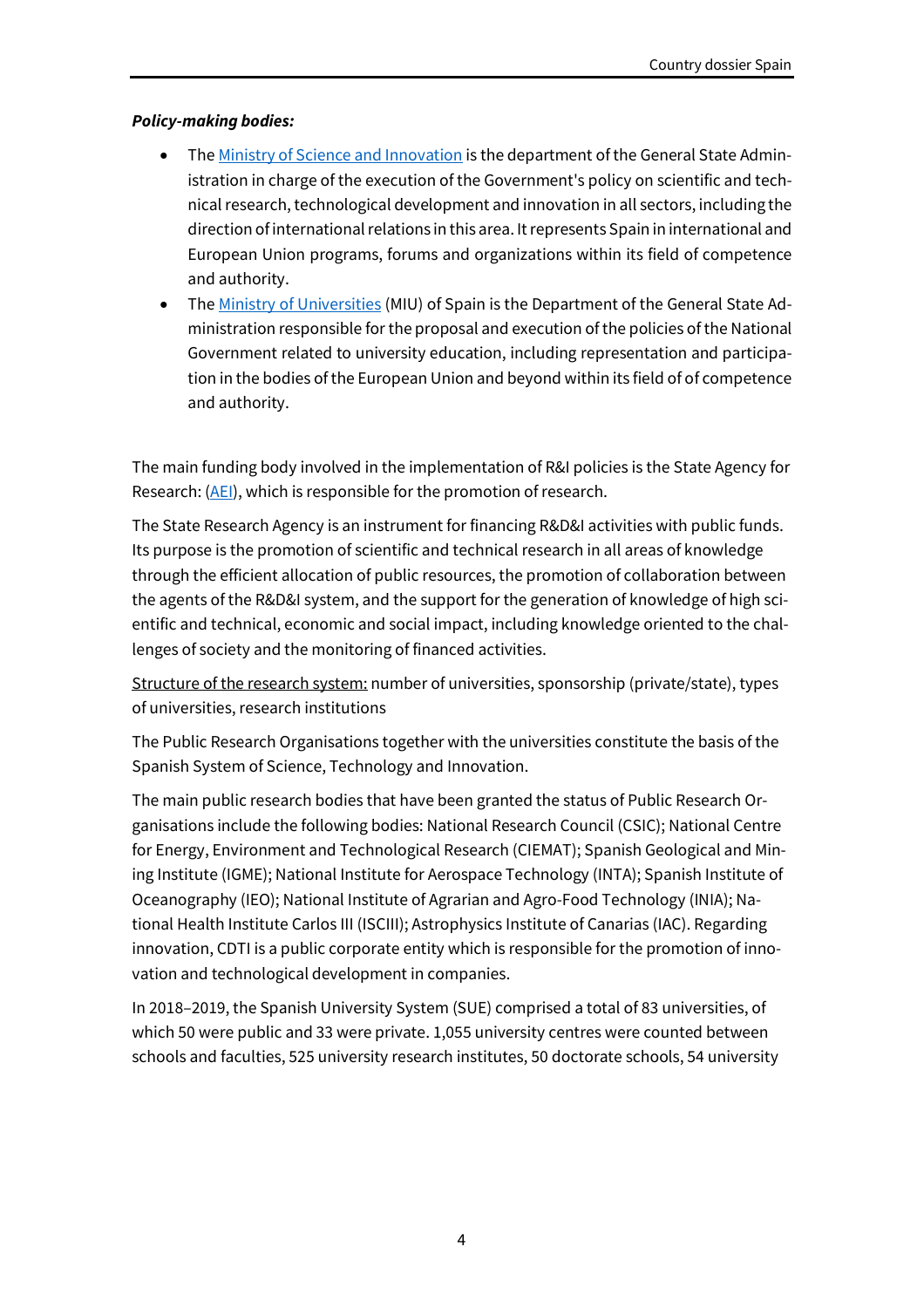hospitals and 77 foundations.<sup>13</sup> From 2008 to 2016, the number of private universities increased by  $33.3\%$ .<sup>14</sup>

# *Funding and significance of the research system*

The State Agency for Research (AEI) distributed EUR 2,604.456,739 between 2017 and 2020.<sup>15</sup> These funds are managed through various programmes:

- 1. State Programme to Promote Talent and Its Employability [Programa Estatal de Promoción del Talento y su Empleabilidad] made up of the following calls: predoctoral contracts to train doctors – FPI; Brief stays in R&D centres; Contracts for post-doctoral training; Open calls for Ramon y Cajal and Juan de la Cierva Fellowships; Technical Support Personnel; Promotion of youth employment; Training of doctors in companies; stable incorporation of doctors; Torres Quevado Fellowships]
- 2. R+D+I State Programme for Societal Challenges [Programa Estatal de I+D+I orientada a los retos de la sociedad] made up of the following programmes: R&D&I Challenge Projects; Collaboration Challenge Projects; Basic Research Projects and Complementary Actions (INIA); R&D&I Projects Young Researchers; Technological Platforms; International Programming Actions; COFUND Programming Actions; Actions to stimulate European Research
- 3. State Programme Company Leadership in R&D&I [Programa Estatal de Liderazgo Empresarial en I+D+I] made up of the Horizon Small and Medium Enterprise programme.
- 4. State Programme to Generate Knowledge and Strengthen Science and Technology [Programa Estatal de Generación de Conocimiento y Fortalecimiento Cientifico y Tecnológico], which is made up of the following programmes: R&D Projects Excellence/Generating Knowledge; Centres of Excellence Severo Ochoa and Maria de Maeztu Units; Explore Science & Technology Projects; European Excellence Projects; Acquiring Scientific and Technological Equipment (FEDER).

# *Important current political decisions in higher education and science policy*

Higher education and science policy is currently being reformulated and reviewed in a an attempt to begin to reverse the decade of deep cuts that have left both higher education and science seriously underfunded.<sup>16</sup> Since June 2018, when the Socialist Workers Party (PSOE) (centre left) assumed power in coalition with the leftist party Podemos, there has been greater interest in both higher education and science policy, as well as a political will to increase funding for science and higher education.17 Manuel Castells, a the world-leading sociologist and political activist (currently the Minister for Universities [Podemos]), is seeking to reform the higher education system. Increasing funding for science and stabilising the

<sup>13</sup> https://www.universidades.gob.es/stfls/universidades/Estadisticas/ficheros/Informe\_Datos\_Cifras\_Sisttema\_Universitario\_Espanol\_2019-2020.pdf

<sup>&</sup>lt;sup>14</sup> RIO Country Report 2017: Spain, 10. https://publications.jrc.ec.europa.eu/repository/handle/JRC111466

<sup>15</sup> http://www.aei.gob.es/stfls/MICINN/AEI/ficheros/20201214\_Ayudas\_AEI\_2017\_2020.pdf

<sup>16</sup> https://www.nature.com/articles/d41586-020-03282-5

<sup>17</sup> https://www.nature.com/articles/d41586-020-03282-5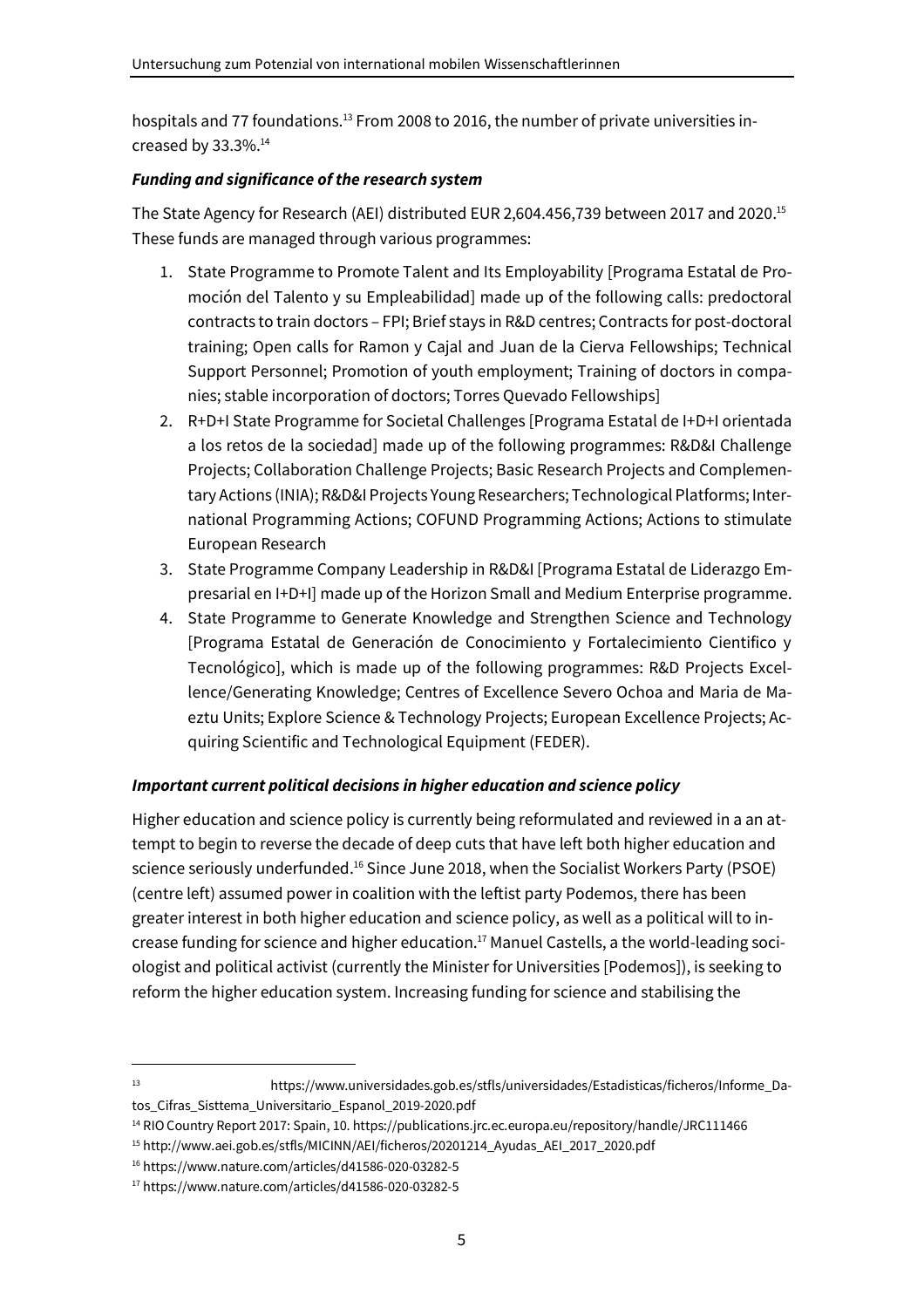precarious positions of researchers and higher education lecturers is currently high on the political agenda in science policy.

A draft law is currently being circulated to reform the Science Act of 2011 in order to improve scientific careers and strengthen the transfer of R&D&I results. Pedro Duque, the Minister of Science and Innovation, has stated that Spain "needs stable financing that gives continuity to the increase that has already been obtained this year", with a budget that supposes "an increase of 60% with respect to 2020". To this end, the pact states that "public funding of the science and innovation system will increase steadily to reach 0.75% of GDP by 2024 and 1.25% in 2030," adding that the contribution of the private sector would result in "2% of our GDP in 2024 and 3% in 2030, as recently proposed by the European Union". The Minister of Science and Innovation stressed that the pact proposed that a "stable and predictable career in the public sphere be established for research and technical staff, equivalent to that of the most advanced countries, and that they have the material and administrative means suitable from the moment they start working". To this end, Duque has reported that "the first steps have been taken to improve the scientific career through the reform of the Science Law, which was opened to public consultation in the last two months of last year and which in a few weeks it will be presented to the Council of Ministers as a Preliminary Draft Law. Our model includes an entry figure in the scientific career known as 'tenure track', a formula that makes possible a predictable trajectory to permanent employment in the public system for those who exceed levels of dedication and excellence." This necessary fight against precariousness in science," said Duque, "will have a beneficial effect on our entire science and innovation system and in particular on women. We are well aware of the gender gaps that persist in our science, technology and innovation system, primarily to attract, retain and foster their talent, and we are working to eradicate these inequalities. We know that the greater weight of the care that women bear makes them more vulnerable to that precariousness and makes it difficult for us to take full advantage of the talent of half the population."<sup>18</sup>

#### *Qualification and career structures for academic careers*

Universities offer *grado* Bachelor's degree (; ISCED 2011, level 6) *Másters* (Master's degree; ISCED 2011, level 7) and *Doctorado* (PhD; ISCED 2011, level 8). The structure of university education in Spain, which allows obtaining official degrees, consists of two levels: (1) university degree programmes, which correspond to the first university cycle; 2) postgraduate programmes, which are made up of Master's programmes and doctoral programmes and correspond to the second and third cycle, respectively.

#### *Bachelor's Degree: (Grado)*

The term *título de grado* (Bachelor's degree) is the designation for a higher education qualification that is achieved at the end of a university degree programme of between three and six years' duration, depending on the university in Spain in which it is taught. The terms *título de* 

<sup>18</sup> https://www.ciencia.gob.es/portal/site/MICINN/menuitem.edc7f2029a2be27d7010721001432ea0/?vgnextoid=32cdfa7281df7710VgnVCM1000001 d04140aRCRD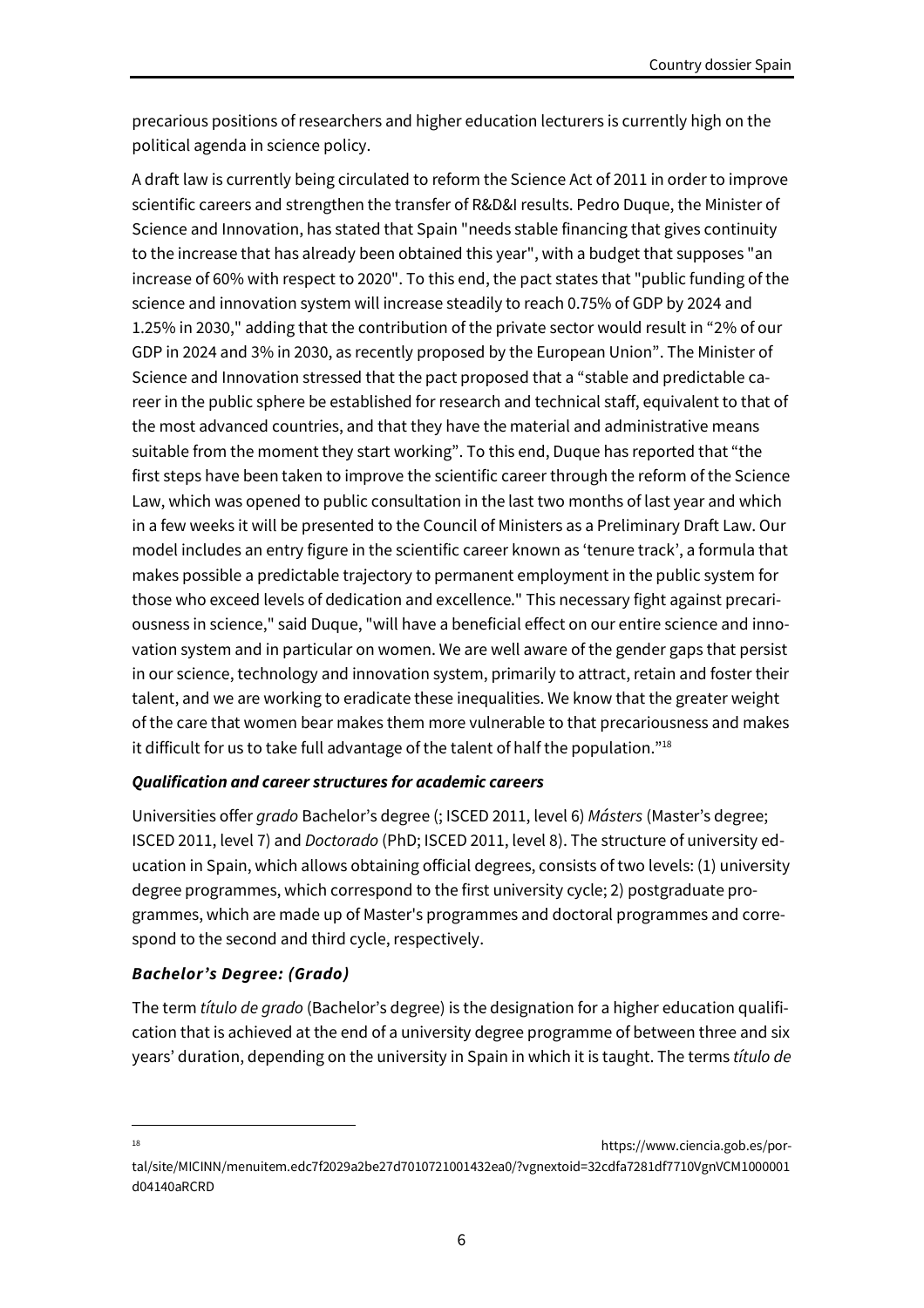*grado*, *título profesiona*', or simply *título* also refer to the document with which the obtaining of the degree is recorded .

The purpose of these university degrees is to prepare students for the exercise of professional activities. They and include basic teachings and general training in the following areas of knowledge: arts and humanities; health sciences; social sciences and law; engineering and architecture. The degrees consist of 240 ECTS credits, which is equivalent to four academic years, although in the case of degrees that follow European guidelines, such as medicine, they have a greater number of credits.

# *Postgraduate Degrees*

The Master's degree corresponds to the second university cycle, dedicated to advanced, multidisciplinary and specialized training. The training objectives are more specific than those of the Bachelor's degree, and must be oriented towards a greater intellectual deepening, allowing a disciplinary and interdisciplinary academic development of scientific specialization, research orientation or advanced professional training.

The doctorate corresponds to the third cycle of university studies. To access this type of study, it is necessary to have completed the second cycle of university studies; according to the new organization of university education, this requires graduates to do a Master's degree. Subsequently, a research process is required to develop a doctoral thesis. Upon completion, a public defence must be conducted. The study and research process usually requires between three and four academic years. Students who complete the doctorate obtain the title of *Doctor*.<sup>19</sup> They may work as an *ayudante* (teaching assistant) during this time. There are various funding opportunities for this stage, including European funding MSCA grants in the ITN and COFUND modules, and the national level funding opportunities Formación de Doctores, PFIS, i-PFIS and FPU.<sup>20</sup>

Below, we include a breakdown of the academic career path by stage in Spain.<sup>21</sup> Whilst official 'institutionally' funded contracts can be made – the majority of contracts until tenure track is achieved are externally funded.

# *Postdoc Junior*

After earning their doctorate, researchers go on to a postdoc. Postdoc grants in Spain are usually for two years and Grade C. A postdoc is a continuation of the researcher's training that allows them to further specialize in a particular field and learn new skills and techniques. It may also require them to take on some teaching responsibilities.

This is a key stage when it is necessary to find a research centre and to build a reputation as a researcher by publishing the greatest possible number of articles (Rodríguez-Bravo and Nicholas, 2019; Observatorio Mujeres, Ciencia e Innovación, OMCI, 2021). This stage lasts

https://www.cien-

<sup>19</sup> https://legalizaloya.com/que-es-grado-universitario-espana/

cia.gob.es/stfls/MICINN/Ciencia/Ficheros/Informe\_situacion\_jovenes\_investigadoras\_Espana.pdf  $^{21}$  This section is predominantly taken from https://academicpositions.com/career-advice/academic-job-titles-inspain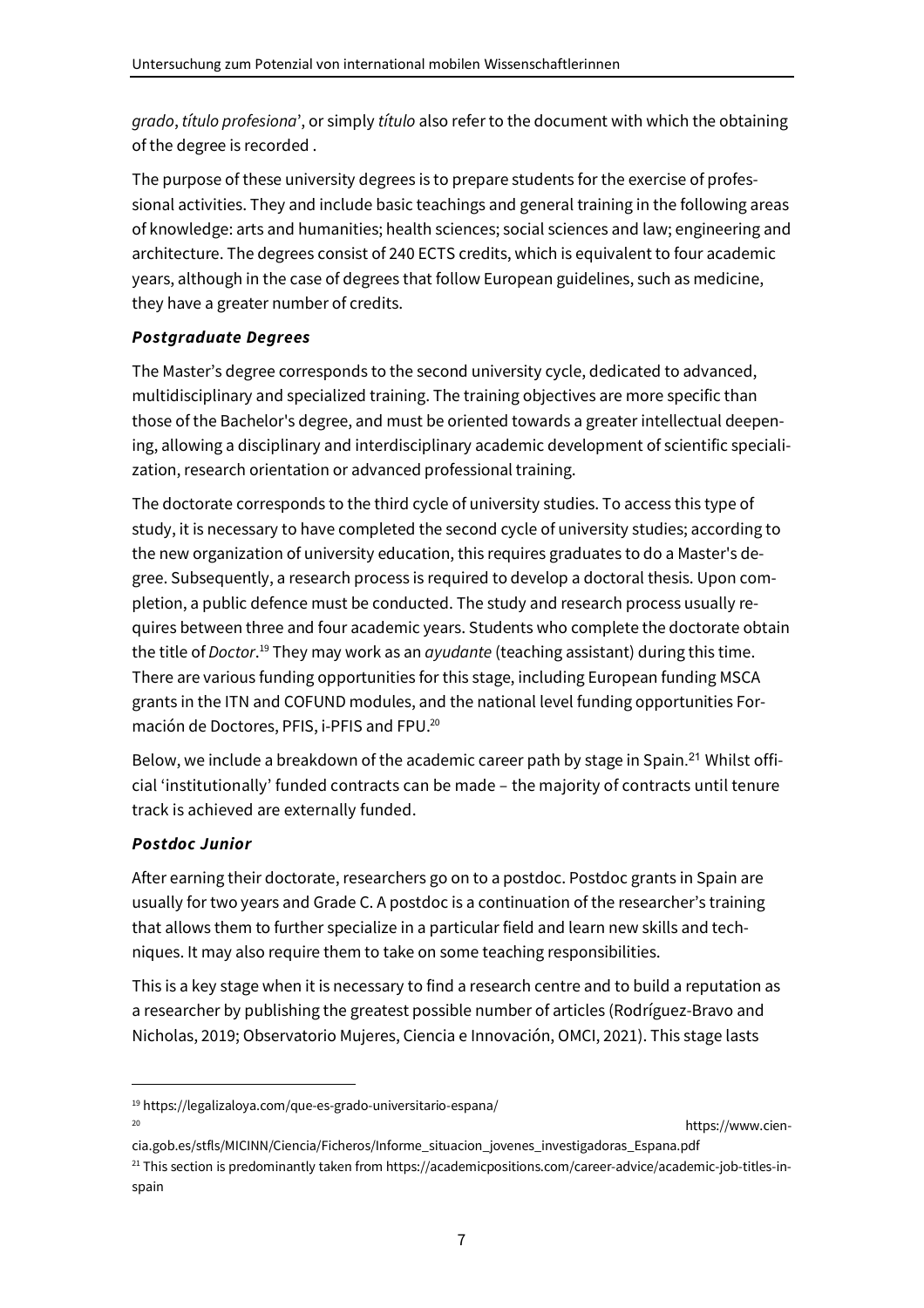approximately three years. At this stage, European funding opportunities include MSCA ITN and ERC StG (from the second postdoctoral year), and funding opportunities in Spain include Juan de la Cierva grants. 22

#### *Postdoc Senior*

Researchers at this stage (on average 8 years) have the possibility of opting for the European grants identified in the previous stage as well as for ERC CoG from the seventh year that substitutes for the ERC StG. Spanish funding includes the following contracts and grants: Ramón Cajal, 13 Grants; JIN Projects; Miguel Servet I and II; Juan de la Cierva Incorporación; Sara Borrell; and Beatriz Galindo Junior. Regional help that forms part of the Science, Technology and Innovation System, for example, Attraction Salamanca in Castilla and León; Serra Húnter Tenure-Eligible Lecturer in Catalonia; GAIN Oportunius – ERC SG in Galicia; Attraction of Doctors with Experience in Madrid; IKERBASQUE Research Fellow in the Basque Country and in Valencia; CDEIGENT-19 Experienced Doctors; ACOND-19 Support to Ramon y Cajal; and SEJI Excellence Junior. It is at this stage that personal mobility is a fundamental requirement in order to progress as a researcher due to the requirement of mobility regulated by the Science Law, $^{23}$  as well as to develop their own reputation and obtain sufficient references and opportunities for collaboration. This stage includes an intensive period of work, where the number of publications and the number of times that researchers are the first author is key in order to secure funding for the next stage of the researcher's career (Rodríguez-Bravo and Nicholas, 2019; OMCI, 2021). At this level, the following positions exist: Profesor/a Ayudante Doctor/a and Profesor/a Contratado/a Doctor/a in universities.

#### *Profesor Ayudante Doctor*

This is typically the entry-level academic position in Spain after earning a PhD. These are non-tenured, full time positions for one to five years. To apply for these positions, candidates must receive the *acreditación profesor ayudante doctor* from ANECA, the national accreditation agency.

# *Profesor Contratado Doctor*

A *profesor contratado doctor* position is the next step in the career path. It is the most junior of the tenured positions, but unlike the two highest positions, it does not confer civil servant status. These academics have full capacity for teaching and research. Candidates need three years of postdoc experience to apply for the *acreditación profesor contratado doctor*, a qualification for these positions.

22 https://www.cien-

cia.gob.es/stfls/MICINN/Ciencia/Ficheros/Informe\_situacion\_jovenes\_investigadoras\_Espana.pdf

 $23$  ". The mobility and exchange of researchers between different executing agents, public and private, will be promoted in Spain, within the framework of the European Union and in that of international reciprocal cooperation agreements and public-private collaboration agreements , which will be developed within the framework of the Spanish Strategy for Science and Technology or the Spanish Strategy for Innovation, in accordance with the terms provided in this law and in the rest of the applicable regulations" https://www.cien-

cia.gob.es/stfls/MICINN/Ciencia/Ficheros/Informe\_situacion\_jovenes\_investigadoras\_Espana.pdf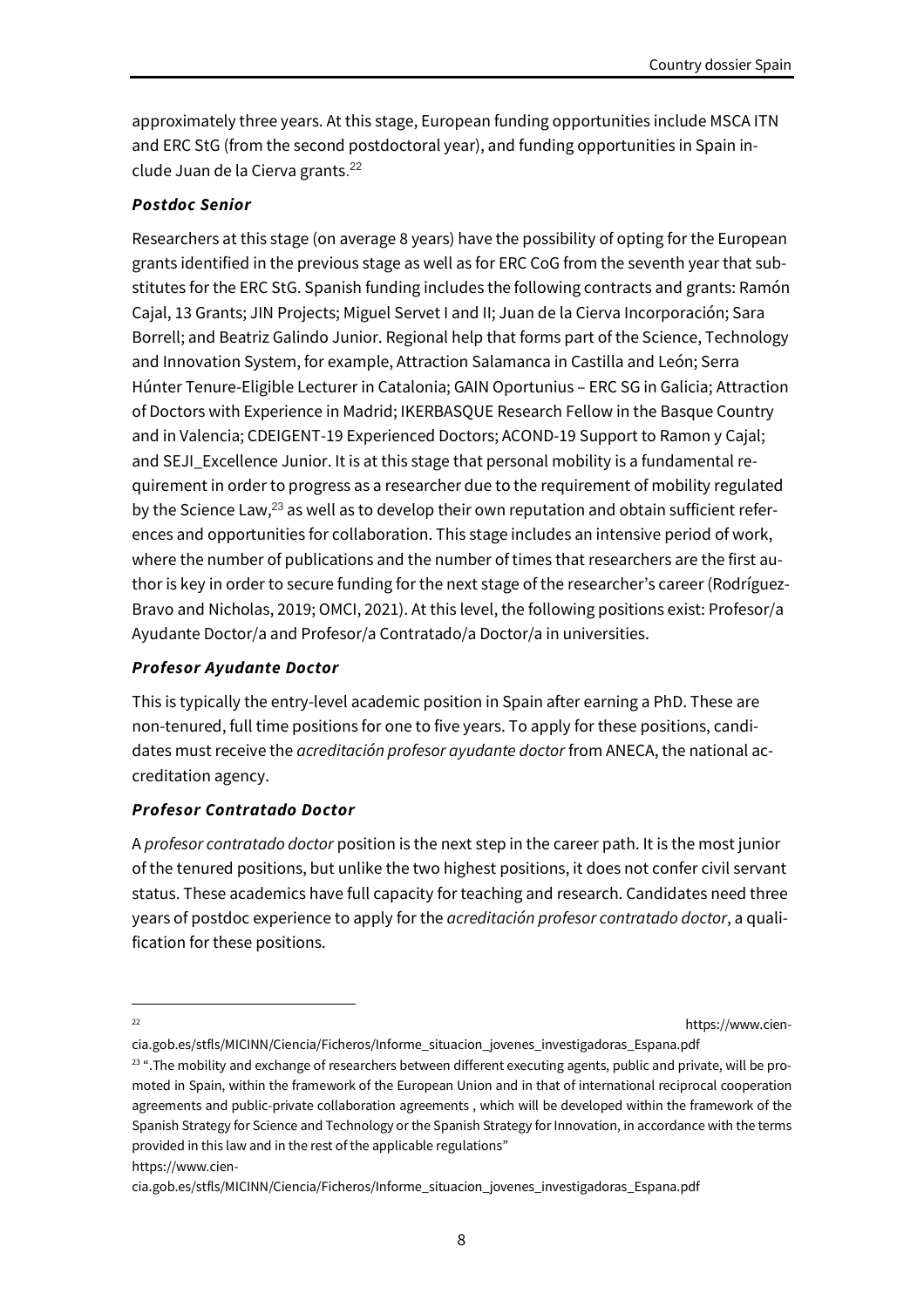#### *Personal Titular*

This position is equivalent to an associate professor, and involves passing to Grade B, a greater stabilization of the scientific career whether it be in a research centre or in a public university as *profesor/a titular de universidad* . It is a tenured, civil servant position with full capacity for teaching and research. About 40% of Spanish academics have this title, making it the most common position. In order to apply, the candidate's research, teaching, administrative, and supervisory experience needs to be evaluated for the *acreditación profesor titular de universidad*. In relation to public research organisations (PROs), the position *científico titular* (tenured scientist) is followed by *investigador científico* (research scientist). In PROs, there are various stages within this level, as researchers can start with a Ramon y Cajal grant followed by a *científico titular* (tenured scientist) position (which can include distinguished researchers) and finish this stage as an *investigador científico* (research scientist). European funding for this stage incudes MSCA IF, COFUND-FP and ERC CoG contracts (up to 12 years after the doctorate).<sup>24</sup> Candidates must also have EU citizenship.

#### *Catedrático de Universidad*

This is the highest ranking academic position in Spain and equivalent to Grade A. It is tenured, civil servant position with full capacity for teaching and research. A *profesor titular de universidad* needs to have been in their position for at least three years in order to apply for a vacant *catedrático de universidad* position. Before they can apply, the candidate's research, teaching, administrative, and supervisory experience needs to be evaluated for the *acreditación catedrático de universidad*. They must also have EU citizenship. This is the highest stage in the researcher's career, and European funding is the ERC AdG. In Spain, there are also *contratos de investigadores distinguidos* (distinguished researchers contracts), that is, contracts that can be concluded with Spanish or foreign research personnel with recognized prestige in the scientific and technical field, who hold a PhD or equivalent; the terms and conditions and duration are determined between the institution and the employed person.

#### *Profesor Asociado*

Similar to an adjunct professor, this is a part-time professorship for someone who has a professional career in industry.<sup>25</sup> This is currently a controversial position in the Spanish University System, as many courses at both undergraduate and Master's levels have been assigned to precariously contracted *profesores asociados* instead of being taught by tenure track faculty. In reality, these *profesores asociados* teach many courses and are contracted from one semester to the next with very poor pay. This matter is being dealt with in the new (third draft) Law for University Personnel, Teachers and Researchers, which is currently being circulated. It states that universities will have to employ at least 51% of their staff on permanent contracts.

<sup>24</sup> OMCI, 2021

<sup>25</sup> https://academicpositions.com/career-advice/academic-job-titles-in-spain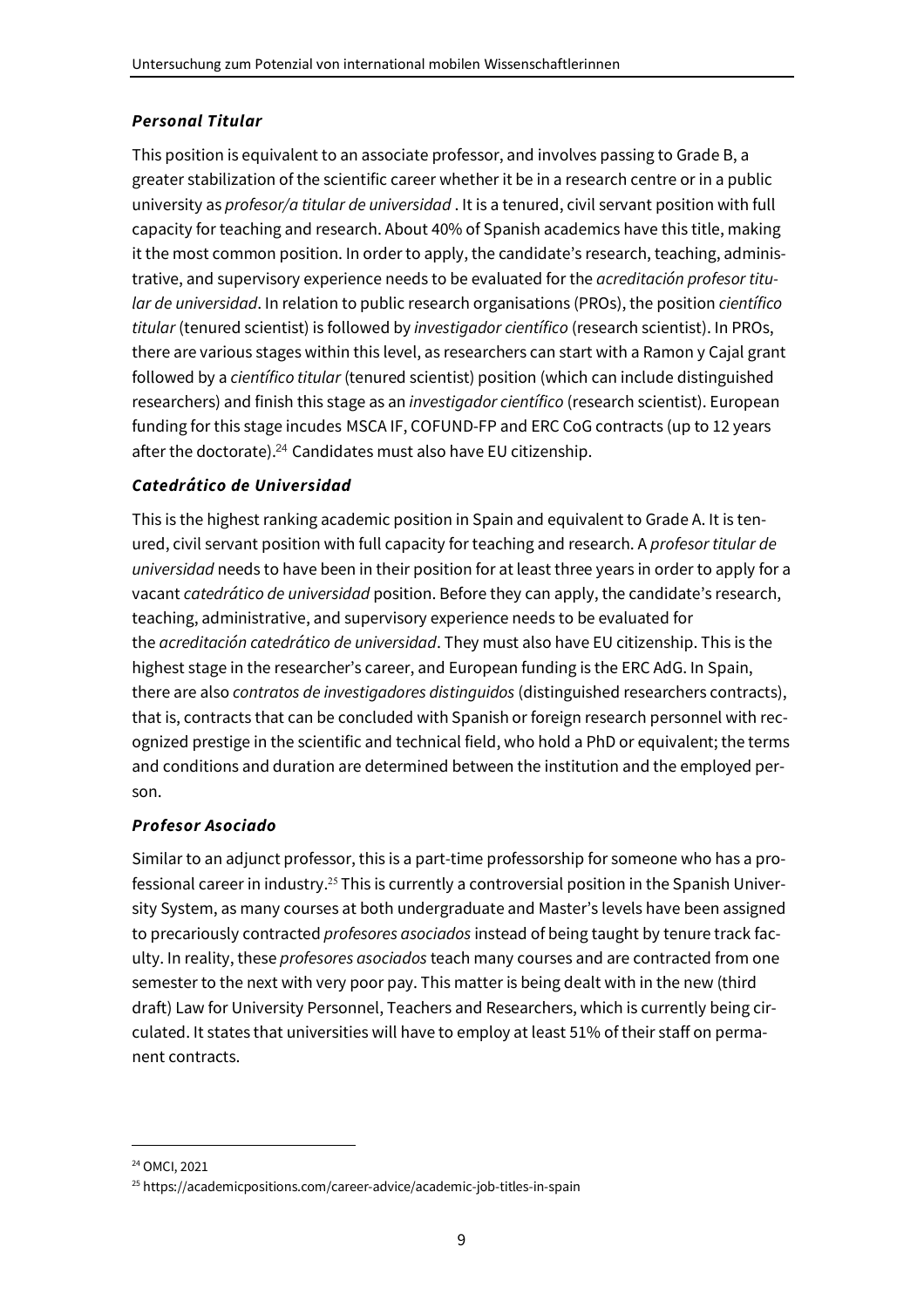

Source: Research Career Path in Spain at a Glance!

https://www.fecyt.es/es/publicacion/researcher-career-path-spain-glance-5th-edition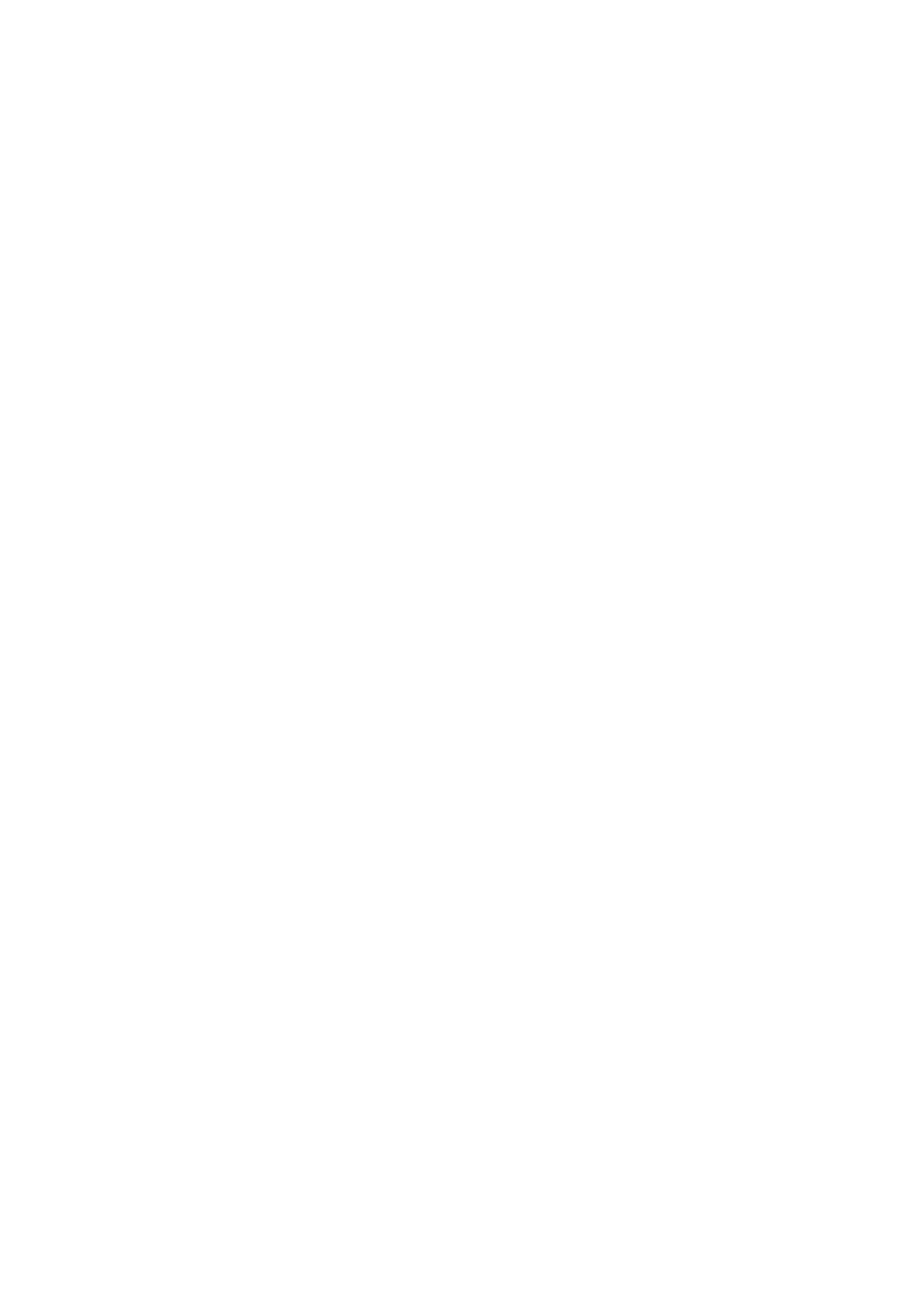# **3 Gender Participation in Tertiary Education and Academic Careers**

There has been a dramatic increase in the number of undergraduate degrees (ISCED level 6) conferred in Spain – from 118, 294 in 2012 to 177,419 in 2017 – with a major increase from 118, 294 in 2013 to 160, 488 in 2014. However, regarding Master's degrees (ISCED 7), the numbers have dropped substantially, from 165,403 in 2013 to 131,123 in 2017.<sup>26</sup>

Regarding the distribution of these academic degrees by sex, we see that, of the 118,294 academic undergraduate degrees (ISCED 6) awarded in 2013, 68,427 (57.84%) were awarded to women. Of the 177,419 undergraduate degrees (ISCED 6) awarded in 2017, 104,377 (58.83% ) were awarded to women. Regarding Master's degrees (ISCED 7), of the 165,403 Master's degrees (ISCED 7) awarded in Spain in 2013, 94,671 (57.24%) were awarded to women. Of the 131,123 Master's degrees awarded in 2017, 75,042 (57.23%) were awarded to women.<sup>27</sup>

Regarding tertiary graduates by field of study and sex, in 2017 among the women who received tertiary degrees, 22.35% received these in education programmes, which were the most popular programmes. This was followed by health and welfare programmes, in which 21.3% of women graduates received their degrees; 18.94% in business, administration and law programmes; 9.6% in arts and humanities programmes; 8.12% in social sciences, journalism and information programmes; 6.1% in services programmes; 6.78% in engineering, manufacturing and construction programmes; 4.74% in natural sciences, mathematics and statistics programmes; 0.99% in agriculture, forestry, fisheries and veterinary programmes, and 0.92% in information and communication technologies programmes. $28$ 

The gender parity index (GPI) in tertiary education achievement is calculated by dividing the value for females by the value for males. The only data available for Spain are for the years 2016 and 2018. The GPI remained constant from 2016 until 2018, where the value was 1.17 in favour of women in the population aged 25 or over. $29$ 

# *Doctoral degrees (PhD)*

In 2012, 9,483 people in Spain were awarded a doctoral degree (ISCED 8). This figure more than doubled, to 20,049, in 2017. In 2012, 4,604 (48.55%) of these doctoral graduates were women; in 2017, 10,104, (50.4%) were women.<sup>30</sup>

# *Scientific staff*

In terms of academic staff, the percentage of women teachers in higher education rose very slightly, from 40.20% in 2012 to 43.44% in 2017.<sup>31</sup>

<sup>26</sup> UIS database, 2020.

<sup>27</sup> UIS database, 2020.

<sup>28</sup> UIS database, 2020.

<sup>29</sup> UIS database, 2020.

<sup>30</sup> UIS database, 2020.

<sup>31</sup> UIS- UNESCO Database, 2020.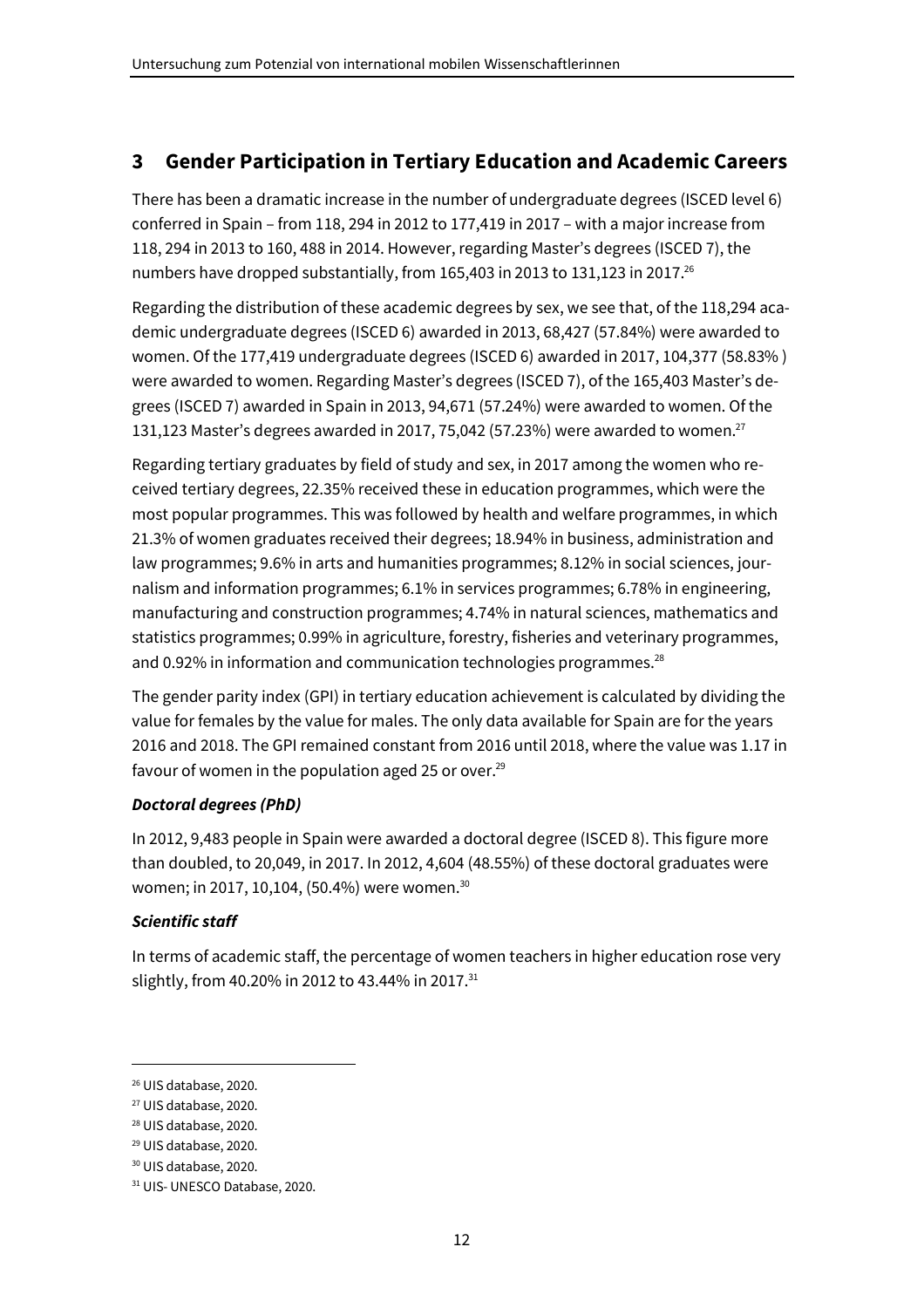Data for Spain demonstrate the gender scissors diagram, whereby the percentage of women declines progressively at the higher levels of the academic/research career ladder both in universities and in research performing organisations (RPOs). Drawing on the *Científicas en Cifras* [Female Scientists in Figures] *2021* report (Unidad de Mujeres y Ciencia del Ministerio de Ciencia e Innovación, 2020), we report the following data for different stages of the academic career:

### *Universities*

In the 2018–2019 academic year, at the predoctoral stage, or Grade  $D<sub>1</sub><sup>32</sup>$  the total number of research staff was 14,439 (47.6% women and 52.4% men). At the first postdoctoral stage, or Grade  $C<sub>33</sub>$  there were 4,902 people (50% women and 50% men). At Grade B level, $34$  there were 51,777 (44% women and 56% men). Finally, Grade A (full professors) comprised a total of 11,207 people (24.1% women and 76% men).<sup>35</sup>

#### *Public Research Organisations (PROs)*

In the 2018–2019 academic year, Grade  $D^{36}$  in PROs comprised 1,304 people (52.9% women and 47.1% men). At Grade  $C_{3}^{37}$  there were 976 people (49.3% women and 49.7% men). At Grade B,<sup>38</sup> there were 3,174 people (40.3% women and 59.7% men). Finally, at Grade A, which corresponds to the PRO research professors scale, there were 652 people (26% women and 74% men).

Whilst data disaggregated by race/ethnicity are not available – data on age are increasingly available.

Regarding the distribution of university research staff by grade/professional category, sex and age, in the 2018–2019 academic year, for those under 45 years of age, the number of men (17,592) was only slightly higher than that of women (16,031), and the distribution by grade or professional category was similar between women and men: 46% of female researchers and university researchers under 44 were in Grade B; and 0.3% of female researchers were in Grade A compared to 0.8% of male researchers. However, in people over 44 years of age, men were in the majority (29,689 men compared to 19,013 women) and the

<sup>32</sup> Includes assistants from public universities and staff predoctoral researcher FPI and FPU

<sup>33 33</sup> This corresponds to the first position doctor of university access/recent PhDs: PhD assistant from public universities; Juan de la Cierva research staff

<sup>34</sup> This is equivalent to professor, school professor, doctor, reader doctor, visiting doctor and contracted doctor of public universities; faculty with research capacity from attached centers / private universities: teaching staff doctor of faculties or higher technical schools with levels between I and II, teaching staff doctor of faculties or higher technical schools with level III, teaching staff doctor of university schools and other teachings with levels between I and II; Ramón y Cajal research staff, other postdoctoral fellows and visiting researcher.

<sup>35</sup> https://www.ciencia.gob.es/stfls/MICINN/Ministerio/FICHEROS/Cientificas\_en\_Cifras\_2021.pdf

<sup>&</sup>lt;sup>36</sup> This is equivalent to research personnel in training FPI, FPU and other pre-doctoral contracts for competitive calls and the total staff

<sup>&</sup>lt;sup>37</sup> This is equivalent to personnel with a contract from the "Juan de la Cierva" Programme, a contract from the "Miguel Servet" Programme, or work and service in charge of research projects

<sup>38</sup> This comprises staff on the scale of PRO scientific researchers, the scale of female scientists holding IPOs, distinguished researcher, or with a contract from the "Ramón and Cajal-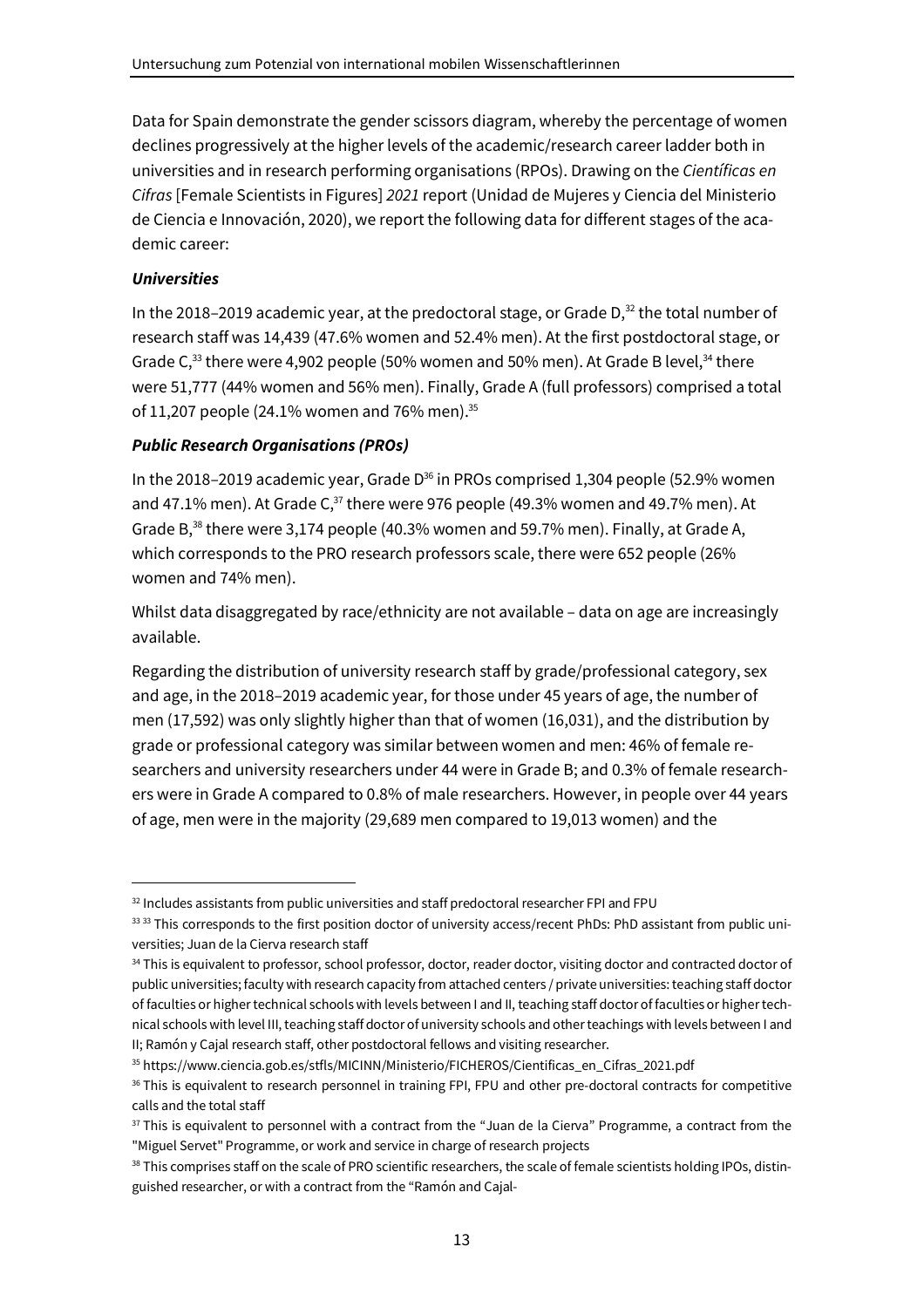distribution by categories differed between men and women: the proportion of male professors was 28%, and thus double that of female professors (14%).<sup>39</sup>

The number of female researchers under 35 years of age in the PROs (727) was somewhat higher than the number of male researchers (708). However, the number of male researchers promoted to Grade C was greater than the number of female researchers (150 men compared to 131 women). As age increases, this pattern repeats itself: Women researchers are promoted at a slower pace than men.<sup>40</sup>

# **4 Gender-specific Aspects of Scientific Careers**

Gender-related aspects of academic careers are not specific to Spain, and tend to be reflected in the international literature on this topic (see Caprile et al, 2012 for a meta-analysis of gender and science research; Xie and Shuman, 2005; Wennerås and Wold, 1997; Ceci & Williams, 2011). However, a recent report, *Estudio sobre la situación de las jóvenes investigadoras en España* (Study on the Situation of Young Female Researchers in Spain; OMCI, 2021),<sup>41</sup> highlighted factors and causes of inequalities and discrimination experienced by young female researchers in Spain. The study was based on a thorough literature review and a quantitative analysis through an online questionnaire addressed to research staff in public research organisations (PROs) and public and private universities. The questionnaire was organised into three thematic blocks:

- 1) Attracting talent
- 2) Retaining talent and developing a career in research
- 3) Gender bias and sexual harassment<sup>42</sup>

The quantitative technique was complemented with, six virtual focus groups on the above thematic blocks, with participants from PROs, public and private universities as well as from different disciplines, ages, research career stages, family status and from different Spanish cities. The following section is based mainly on the findings of this report, but is supplemented with other sources where relevant.

#### *Attracting talent*

The *Cientificas en Cifras* [Female Scientists in Figures] *2021* report (Unidad de Mujeres y Ciencia del Ministerio de Ciencia e Innovación, 2020) detected a lower presence of women students and researchers in the STEM (science, technology, engineering and mathematics) fields, and highlighted a particularly worrying decline in the presence of women in engineering and technology. While women represent more than half of the students enrolled in

<sup>39</sup> https://www.ciencia.gob.es/stfls/MICINN/Ministerio/FICHEROS/Cientificas\_en\_Cifras\_2021.pdf

<sup>&</sup>lt;sup>40</sup> https://www.ciencia.gob.es/stfls/MICINN/Ministerio/FICHEROS/Cientificas\_en\_Cifras\_2021.pdf, data in Table 3.9 of Annex II.

<sup>41</sup> https://www.cien-

cia.gob.es/stfls/MICINN/Ciencia/Noticias/Executive\_summary\_study\_about\_situation\_young\_women\_researche rs\_in\_Spain.pdf

<sup>&</sup>lt;sup>42</sup> The survey had 5,606 respondents.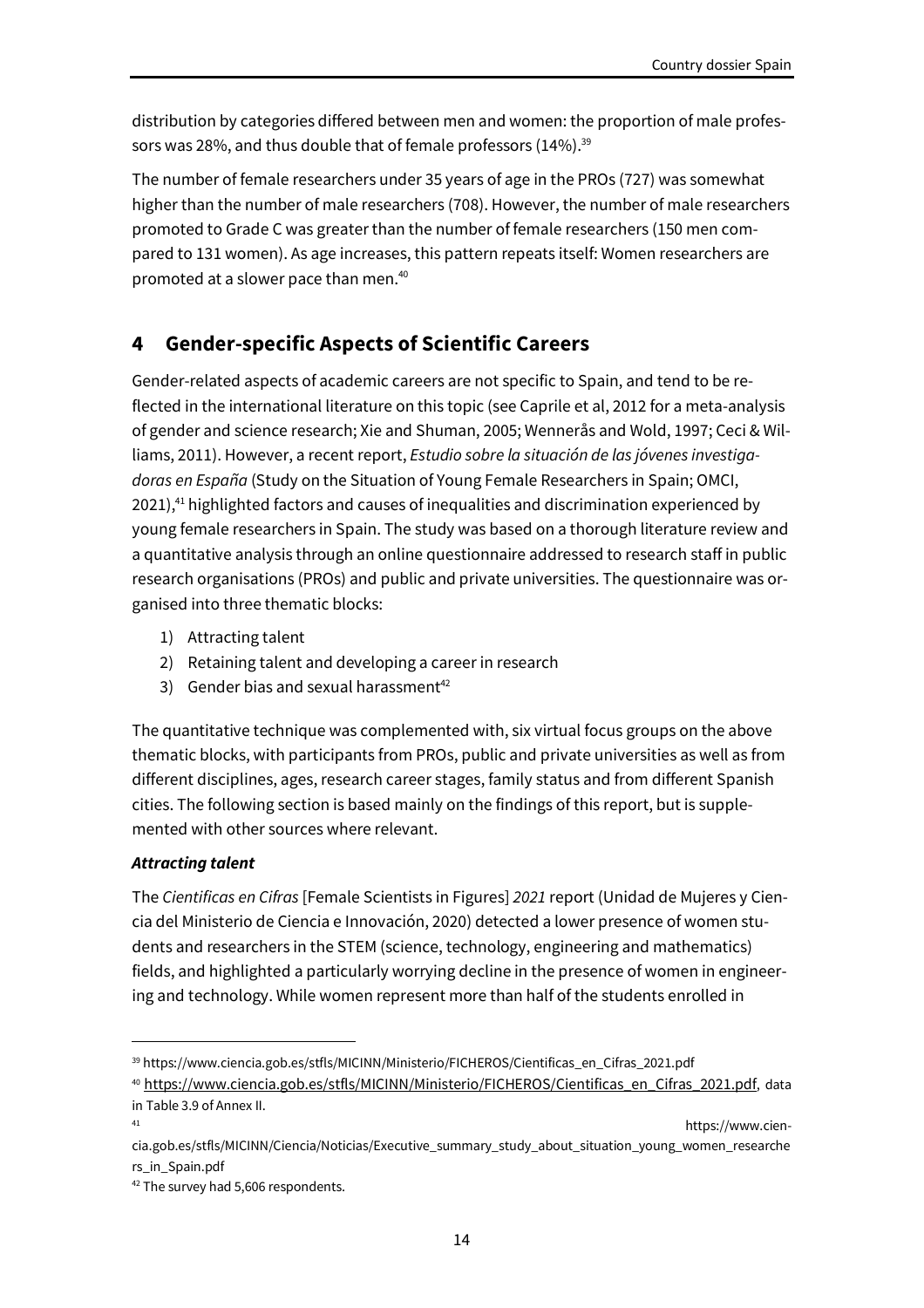undergraduate studies, they continue to be especially underrepresented in areas such as engineering and architecture (25%). There is also a gradual decline in the proportion of women researchers in the higher education sector working in the area of engineering and technology: in 2019, only 12% of women researchers worked in this area, a percentage that had declined by almost seven percentage points since 2015. Horizontal segregation was also confirmed in the Study about the Situation of Young Female Researchers in Spain (*Estudio sobre la situación de las jóvenes investigadoras en España*; OMCI, 2021): at the first stage of the research career (Grade D), women accounted for 66% of research staff in health and medical sciences compared to 36% of research staff in engineering and technology. Asymmetrical attraction to different types of studies may be linked to various factors, including:

- Stereotypes (associating males with science; stereotype threat i.e. the fear of confirming the stereotype that women are worse at mathematics than men)
- Hidden curriculum (less exposure to STEM subjects and hidden curriculum that can implicitly transmit sexist/traditional values)

# *Retaining talent and developing a career in research*

Vertical segregation and the decreasing number of women in each stage of the academic/researcher career path can be linked to various factors, including roles, sense of belonging, and assignment of tasks in the research team.<sup>43</sup> For example, when analysing the assignment of administrative tasks, young female researchers were found to be assigned administrative tasks more 'frequently' in comparison to their male counterparts. This finding was confirmed in the focus groups, "where the participants alluded to the burden of administrative tasks and functions falling on their shoulders more regularly than their peers."<sup>44</sup>

Regarding other obstacles, a lack of funding was an obstacle for both men and women, whilst the precarious nature of research contracts was seen to be more problematic by women. In the focus groups, precariousness of the research career was seen as an important obstacle to developing a research career by more female researchers (35.5%) than male researchers (32.4%). Caring responsibilities were also deemed an obstacle – 8.8% of women identified caring for young dependents as the main obstacle (compared to only 4.4% of men).

Another obstacle identified was mobility demands (see section on Gender and International Academic Mobility).

Vertical segregation is particularly problematic in Spain, and may be considered a 'push' factor. The glass ceiling seems particularly hard to crack in Spain – despite recent advances in gender equality which have seen Spain leap 21 places in one year to rank  $8<sup>th</sup>$  on the global scale in the Global Gender Gap report. Women's share on company boards of directors is still

<sup>43</sup> https://www.ciencia.gob.es/stfls/MICINN/Ciencia/Noticias/Executive\_summary\_study\_about\_situation\_young\_women\_researche rs\_in\_Spain.pdf

<sup>44</sup> Ibid p6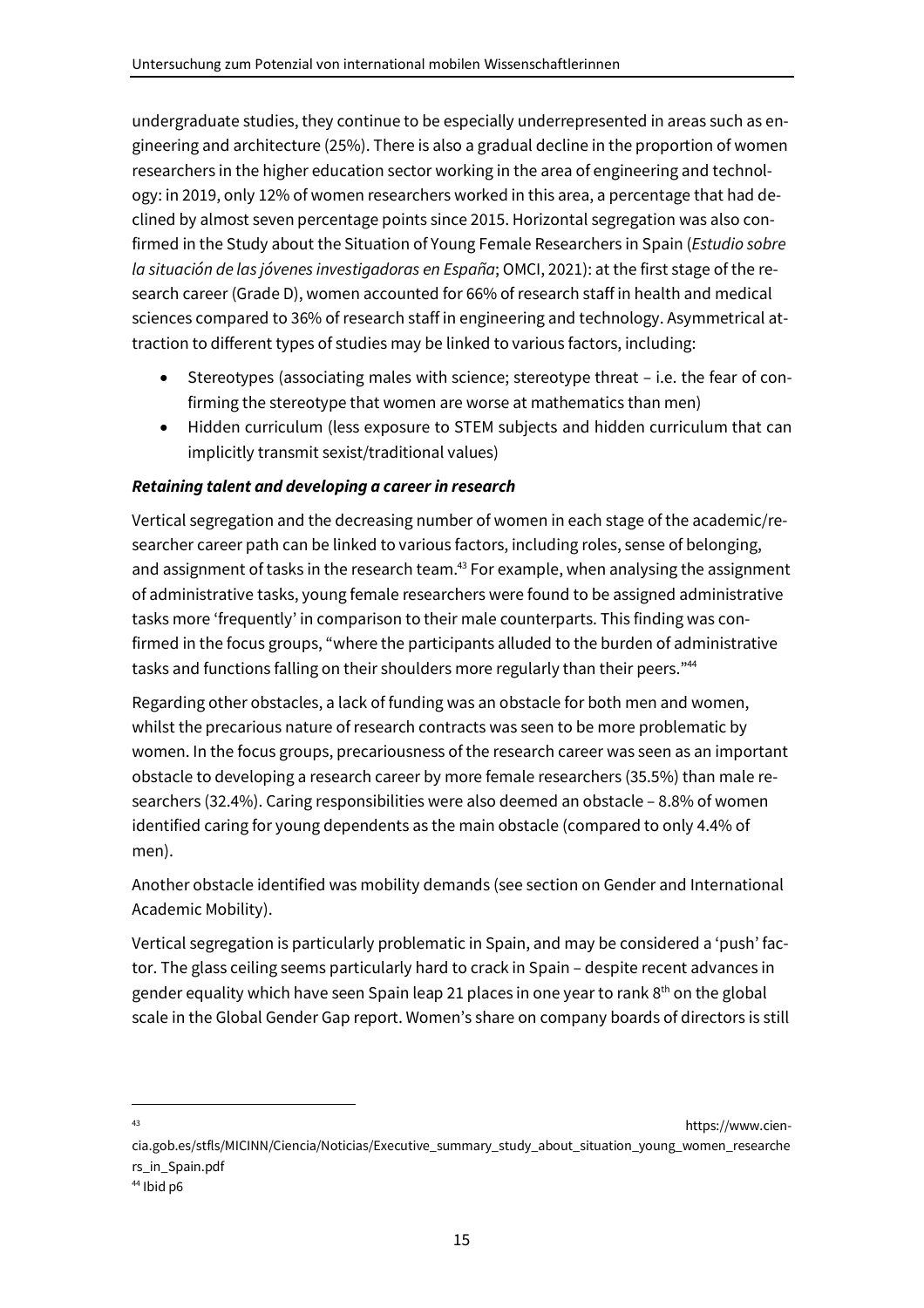only 22%.45 The *She Figures 2018* report (European Commission, 2019) highlighted the problematic nature of the glass ceiling in R&I in Spain, where the Glass Ceiling Index (GCI) was 1.85 in 2016.46

Other obstacles identified in the Study on the Situation of Young Female Researchers in Spain (*Estudio sobre la situación de las jóvenes investigadoras en España*; OMCI, 2021) linked to developing a career in research include: evaluation criteria; a linear career path that is incompatible with childcare and time for oneself; and the distribution of caregiving and household tasks (see the report for a discussion of these issues).

#### *Gender bias and sexual harassment*

Gender bias in recruitment processes and evaluation for career progression were also identified as hindering career progression for young female researchers. For example, in the *Científicas en Cifras* [Female Scientists in Figures] *2017* report (Unidad de Mujeres y Ciencia del Ministerio de Ciencia e Innovación, 2018), inequalities favourable to male scientists were highlighted in the framework of grants via the State Plan for funding R&D&I projects. Specifically, the success rate of male principal investigators was 49%, whereas that of female principal investigators was only 42%. Whilst women accounted for 32% of the funding granted, they accounted for 35% of the total number of principal researchers.<sup>47</sup> As noted in *Científicas en Cifras 2021*, despite the increase in the number of women in science, not all of them were pursuing a research career and not all were progressing at the same pace as their male peers. In relation to the calls for R&D&I projects of the State Research Agency (AEI), the proportion of female principal investigators has grown each year both in grant applications (from 32% in 2017 to 37% in 2019) and in grant awards (from 29% in 2017 to 35% in 2019). However, women tend to have a lower success rate than men and to receive proportionately less funding than their male counterparts. The biggest gender gap is in the area of medical and health sciences (success rate of 44% for men compared to 37% for women).

Regarding sexual harassment, 14% of the women surveyed (compared to 1.7% of men surveyed) had suffered sexual harassment; 8.6% of these women and 1.2% of these men had been subjected to sexual harassment in the workplace. One of the women commented:

*Although you suffer sexual/workplace harassment, people don't take it seriously, or these behaviours are normalized. The despotism of many bosses (men) towards their workers, treating them badly, insulting them, and making them doubt their capacities is very common in the scientific world. We need more education about the subject, action/behaviour protocols and protection for the victims (because in a great majority of cases they don't* 

<sup>45</sup> https://www.forbes.com/sites/anagarciavaldivia/2019/12/20/spain-enters-the-worlds-top-10-for-genderequality/

<sup>46</sup> "A GCI of 1 indicates that there is no difference between women and men in terms of their chances of being promoted. A score of less than 1 means that women are more represented at grade A level than in academia generally (grades A, B, and C) and a GCI score of more than 1 indicates the presence of a glass ceiling effect, meaning that women are less represented in grade A positions than in academia generally (grades A, B, and C). In other words, the interpretation of the GCI is that the higher the value, the stronger the glass ceiling effect and the more difficult it is for women to move into a higher position." *She Figures 2018* (European Commission, 2019: 125).  $47$  pp. 57-58.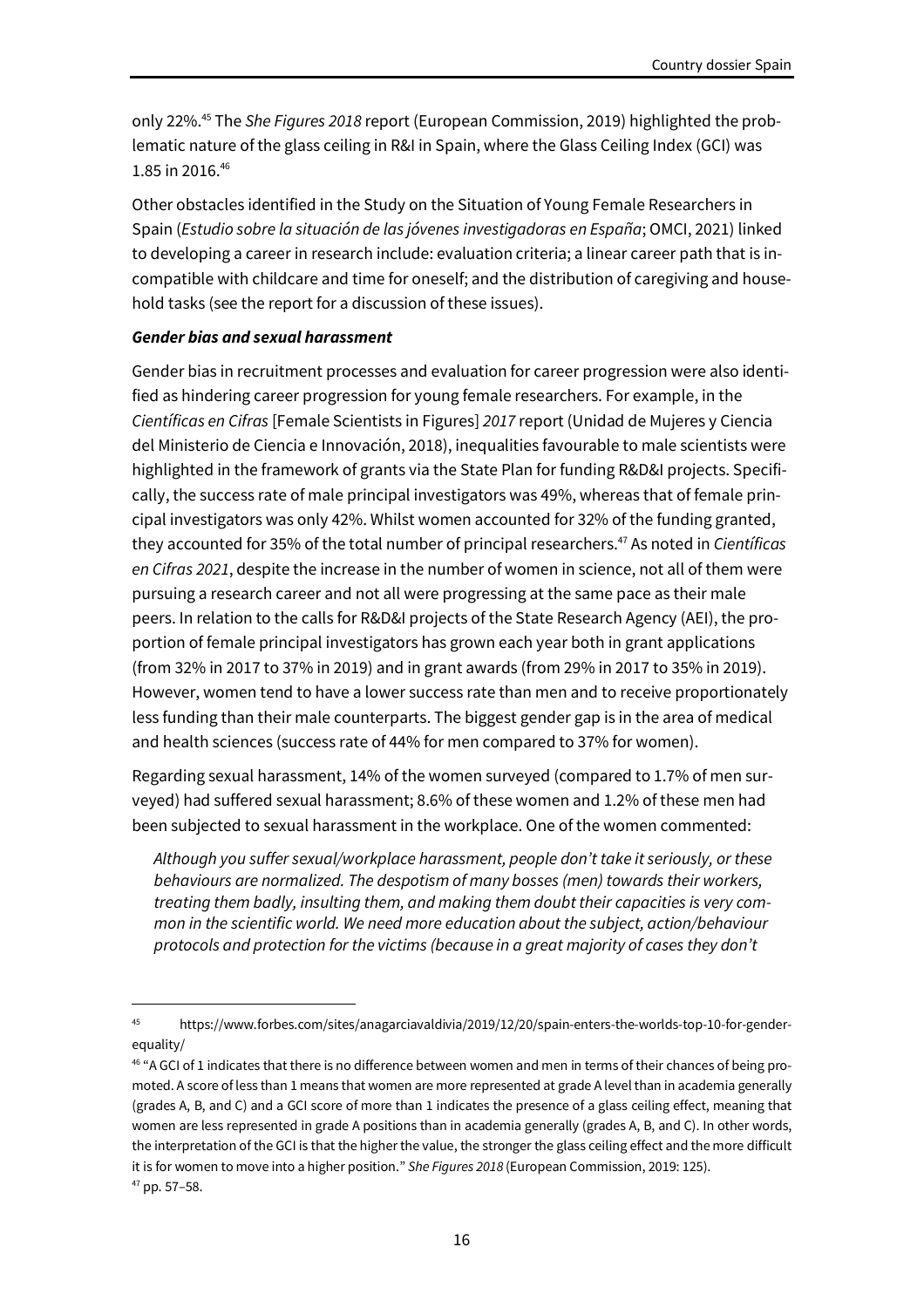*report it due to precarious working situation).* Scientific researcher, woman, aged between 35 and 40 years old, natural sciences, PRO. (Translated from the Spanish.)

#### *Spanish Gender Regime & Institutional Setting*

Lombardo and Alonso, (2020: 454) described the Spanish welfare regime as "part of the Mediterranean type, [half way] between conservative, social democratic, and liberal types. This is because it mixes conservative elements of familism, another key legacy of the authoritarian period, whereby the main weight of care for children, elderly, and dependents is attributed to women within the family, with social democratic universal access to health and education, and liberal means-tested benefits (Del Pino 2013)." Spain has however been identified as a bit of an 'outlier' of the Southern Mediterranean type countries – for example, the country can be considered as being at the forefront of developing gender equality legislation. The European Science Foundation (ESF) classifies EU countries into four groups according to the differences in prevailing attitudes towards gender roles and in the cultural and political environments contributing to their definition. With the introduction of gender equality measures from the Zapatero period, Spain is considered to be an exception within the group of Southern European countries which show stereotypical attitudes towards gender roles (European Science Foundation, 2010). Lombardo and Alonso (2020) went on to explain the complex institutional setting and the distinct competences that the different levels of government exercise in Spain:

"Spain is an EU Member State that features a complex institutional setting, where regions hold extensive competencies over key fields, including welfare and equality (Alonso and Verge, 2014)… The post crisis context of EU and state-level political priorities helps to understand how Spain's gender regime shifted toward a more neoliberal-conservative type through processes of Europeanization (Lombardo, 2017) and state recentralization justified in the name of austerity (Colino, 2013). However, leftwing regional cabinets and local governments emerging from civil society platforms showing a continued commitment to gender equality and responsiveness to the demands of the feminist movement played a key role in resetting neo-liberal – conservative changes." (Lombardo & Alonso, 2020: 450).

With the change in central government in 2018 and the increased push for greater investment in R&I coupled with a renewed interest in gender equality policies, things are looking up. Spain is once again leading the way in legislation for gender equality and science policy.<sup>48</sup>

# **5 Gender and International Academic Mobility**

#### *Gender-specific data on international mobility*

A total of 44,297 outgoing international students from the Spanish University System participated in a mobility programme in the 2018–2019 academic year. These students tended to

essay of the state of the state of the state of the state of the state of the state of the state of the state of the state of the state of the state of the state of the state of the state of the state of the state of the s

cia.gob.es/stfls/MICINN/Ciencia/Ficheros/Informe\_situacion\_jovenes\_investigadoras\_Espana.pdf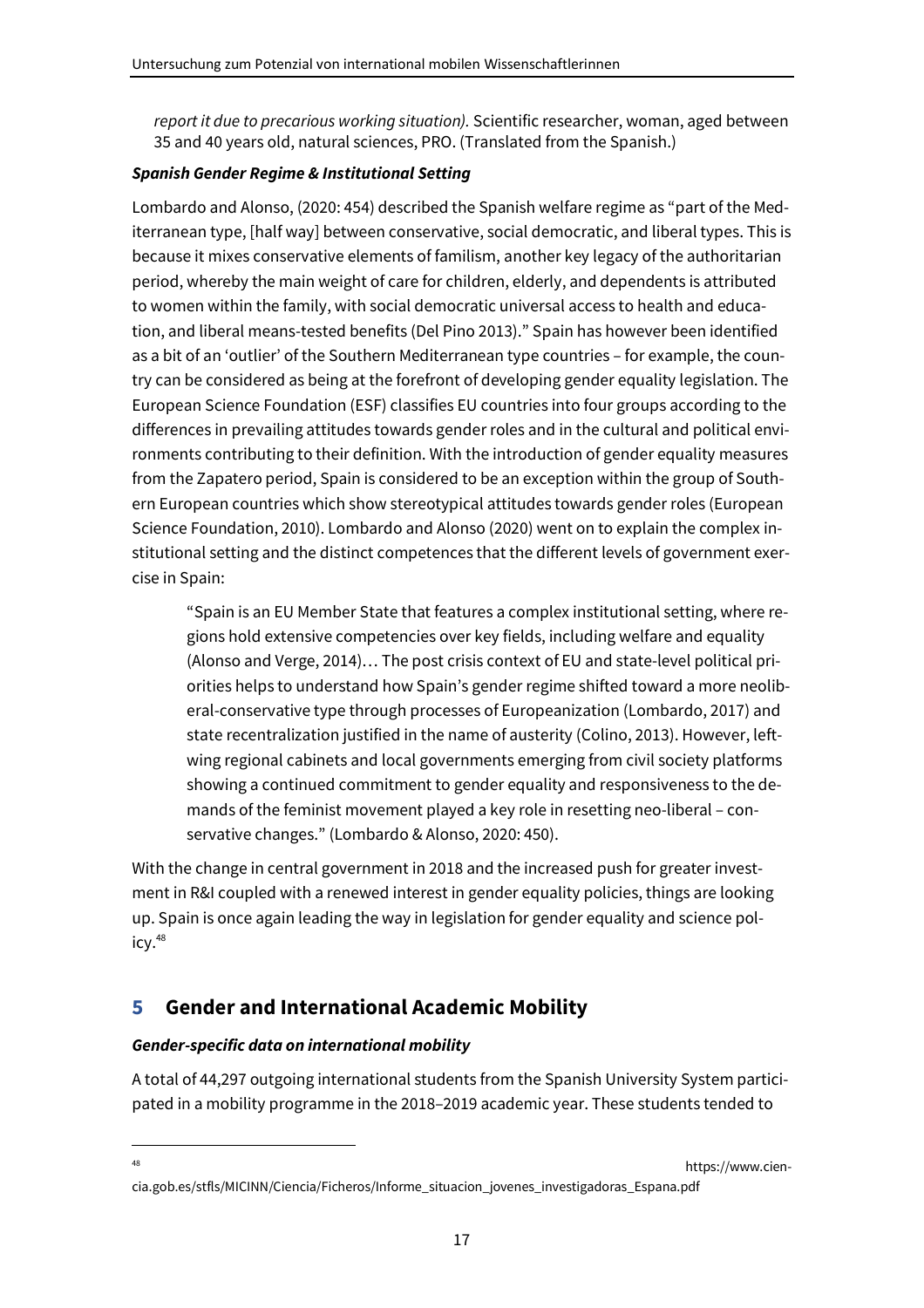be young adults: 64.7% of undergraduate students were aged between 18 and 21 years, and 80.5% of Master's students were under 26 years of age. The percentage of women among these students varied significantly according to the level of studies – at 61.9% for Bachelor's and 38.1% for Master's degrees. The European destination countries with the highest number of outgoing international students were Italy, France and Poland, with 7,659, 3,757 and 3,424 students, respectively.<sup>49</sup>

The international mobility rates of higher education sector researchers during their PhDs by sex in 2016 was a staggering 70.4% for women and only 37.7% for men – compared to the EU-28 average of 18.8% for women and 17.7% for men (Source, MORE3 Survey; cited in *She Figures 2018,* European Commission, 2019: 111). Thus, the sex difference in international mobility in Spain was 32.7% in favour of women. One possible explanation is the following:

"Mobility may be a way for women to compensate for gender based practices in their national labour markets. In a context where temporary mobility is valued per se and where career progression is particularly difficult, women might perceive a stronger pressure to be more mobile than men, which may encourage their mobility rates." Cañibano et al (2015: 4).

In their study "Gender Patterns of Temporary Mobility among Researchers in Spain", Cañibano et al. highlighted that "women show systematically significantly higher mobility rates than men, going from 25% in 1979 to 43% in 2009. This increasing tendency for mobility among women is consistent with results found by others (González, Ramos, and Malpica-Lander, 2013; Docquier et al, 2021.)."

Regarding gender-specific participation in international research collaborations, the women to men ratio of authorships in all fields of R&D in the period 2013–2017 was 0.6, compared to the EU-28 average of 0.5. $50$ 

The international mobility rates of higher education sector researchers in post-PhD career stages by sex in 2016 were 28.0 for women and 29.8 for men.<sup>51</sup> The gender patterns of temporary mobility among researchers in Spain identified by Cañibano et al. (2015) in their study were as follows:

"In their overall rates of mobility across fields, women are more internationally mobile than men. But compared to men: first women's frequency of international visits is lower; second their visits occur at earlier ages and stages in their careers; third their visits are

 $49$  Notes (1) Within the group of incoming international students, it distinguishes between those who access the SUE through a mobility program, such as the Erasmus + program and those who enroll in an ordinary programme. (2) Only students enrolled in the SUE are counted as outgoing international students who participate in a mobility programme to study some credits abroad." (p. 85 https://www.universidades.gob.es/stfls/universidades/Estadisticas/ficheros/Datos\_y\_Cifras\_2020-21.pdf) Data base EDUCA base consulted: http://estadisticas.mecd.gob.es/EducaJaxiPx/Datos.htm?path=/Universitaria/Internacionalizacion/Estudiantes\_Internacionales//l0/&file=Salida\_Tot.px&type=pcaxis

<sup>50</sup> Data source: Computed by Elsevier using Scopus data and cited in *She Figures 2018* (European Commission, 2019: 145).

<sup>51</sup> Source: More3 Survey; cited in *She Figures 2018* (European Commission, 2019: 112).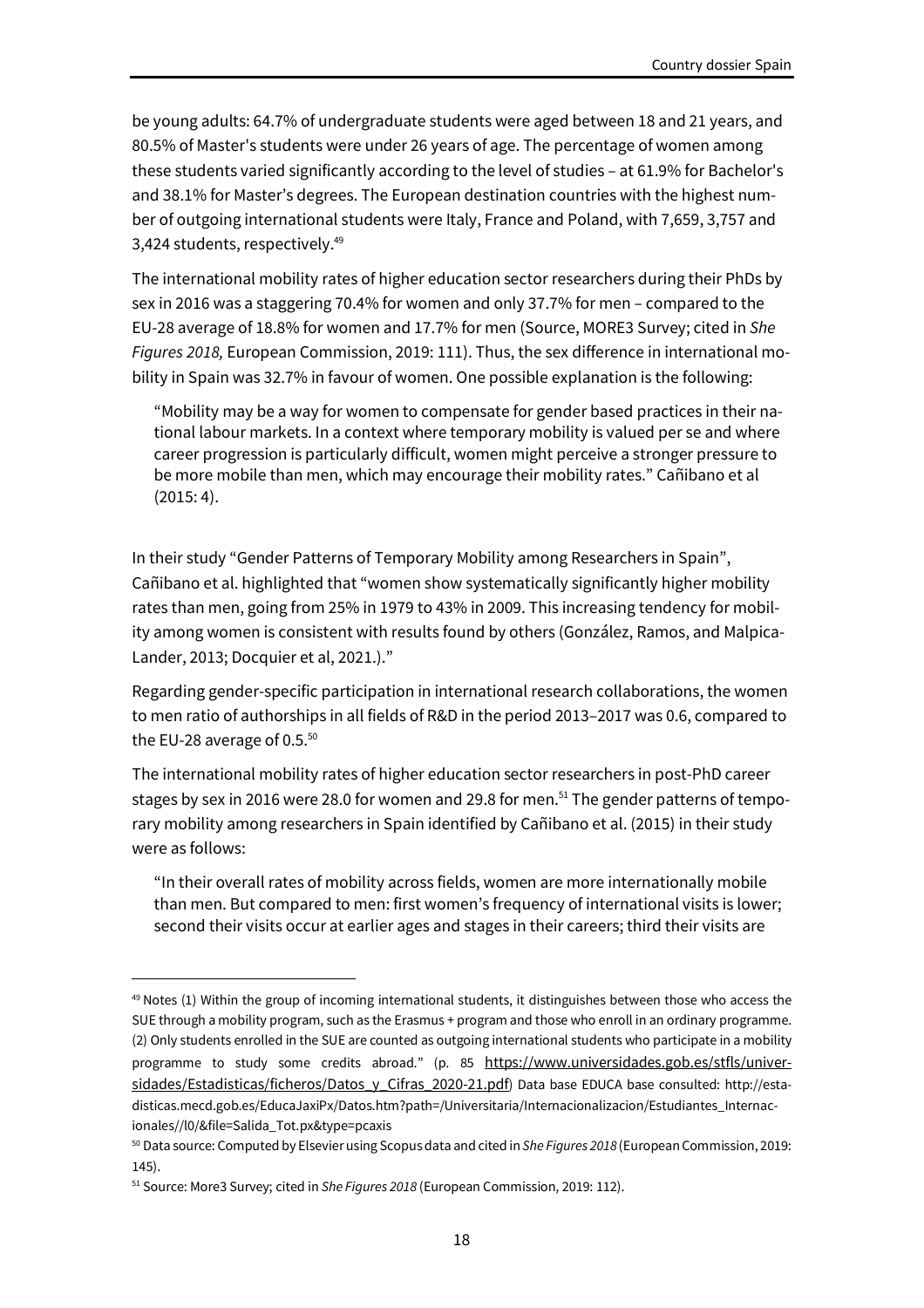shorter; and finally, their destinations are closer to home. In general these patterns hold across fields, with exceptions in engineering and health which may have different institutional structures and expectations that relate to stronger connections to industrial and non-academic (hospital) settings, depending on field. The patterns documented here support our conjections that women's international mobility occurs at times (ages and career stages) that are likely to be associated with lower caring responsibilities for children and other family members, and occurring in ways (frequency, duration, and destination) that permit women to fulfil both work and family responsibilities." (Cañibano et al.,  $2015:10$ <sup>52</sup>

# *Access to (international) networks and research cooperation*

Regarding international collaboration in publications, a total of 84,333 papers were published in Spain in 2008–2009. Around 71% were produced in collaboration between two or more centres, and 41% included at least one foreign partner. Regarding internationally coauthored papers, multilateral collaboration was present in 12,094 papers (35% of internationally co-authored papers) whilst bilateral collaboration was the case in 22,515 papers (65%). The presence of collaboration varied by field: interestingly, the lowest values were found in the humanities and social sciences and the highest in physics, biomedicine and clinical medicine. Physics had the highest percentage of internationally co-authored papers  $(64%)$ , followed by the multidisciplinary field  $(53%)$ .<sup>53</sup>

In the Study on the Situation of Young Women Researchers in Spain (*Estudio sobre la situación de las jóvenes investigadoras en España*; OMCI, 2021), mobility was identified as an obstacle for progression in research careers. In this case, 7.5% of women researchers (compared to 5% of male researchers) saw demands for mobility (and the inability to fulfil these demands) as the 'main obstacle' hindering career advancement; 26% of women researchers (compared to 20.3% of men) identified demands for mobility as an 'important obstacle'; 28.6% of women (compared to 36.3% of men) said it was 'not an obstacle at all', and 38% of women (and 38.4% of men) said it was 'not an important obstacle'.<sup>54</sup>

# *Effects of COVID-19*

The Women and Science Unit – part of the Ministry of Science and Innovation – published a paper in June 2020 on gender and science in the context of COVID-19.<sup>55</sup> In Spain, the pandemic and the subsequent lockdown has revealed aspects of the Spanish science and innovation system linked to gender (in)equalities. The paper noted that the time that women devoted to domestic activities and caregiving was three times higher, on average, compared to men in Spain and in Europe; gender-based violence had also increased. The paper therefore

 $52$  The data derive from PhD holders and their international research visits available in the Scientific Research Information System of Andalusia (SICA) as of 30 May, 2009. Andalusia employs approximately 20% of all Spanish researchers.

<sup>53</sup> Bordons, M., González-Albo, B., Aparico, J., & Moreno, L (2014) The Influence of R&D intensity of countries on the impact of international collaborative research: evidence from Spain, Scientometrics, 102, 1385-1400 (2015). <sup>54</sup> https://www.cien-

cia.gob.es/stfls/MICINN/Ciencia/Ficheros/Informe\_situacion\_jovenes\_investigadoras\_Espana.pdf p. 39 55https://www.ciencia.gob.es/stfls/MICINN/Ministerio/FICHEROS/UMyC\_GeneroyCienciafrentealCoronavirus.PDF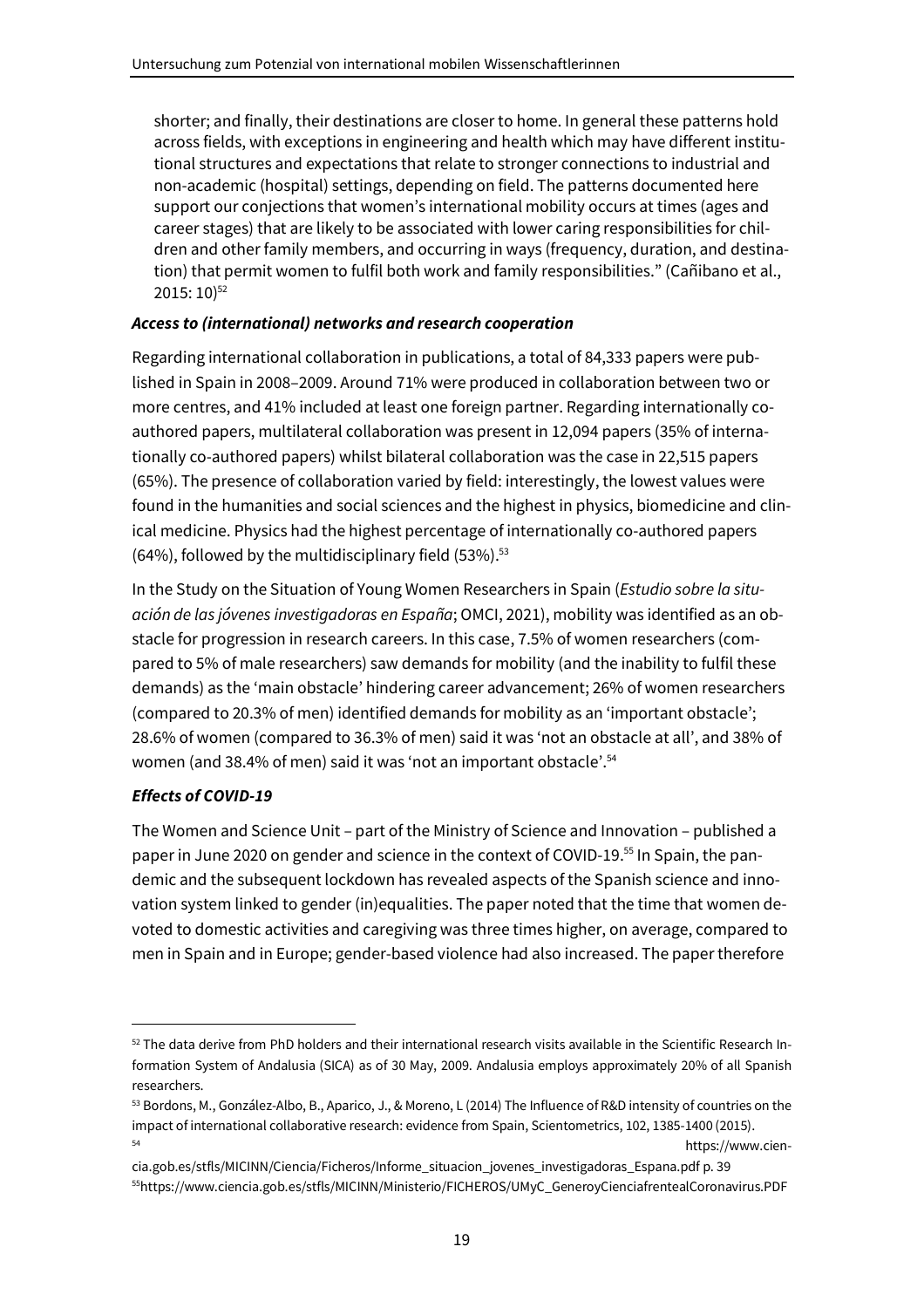documents the increased difficulties for women scientists to carry out their work from home – putting a brake on opportunities for career development.<sup>56</sup>

The paper discusses the consequences of COVID-19, questioning the need for international mobility:

There has been an obstacle to the careers of the scientists, directly related to conciliation, which during the pandemic has disappeared: national mobility and constant international mobility. This criterion of excellence consists in achieving an international projection of research outputs that, in practice, translates into trips for stays, visits, invited talks, congresses, meetings, etc. This requirement of impact and international visibility of the scientific results, especially in the postdoctoral stage – which matches the age that many people begin to have diverse family projects has had a negative gender impact. Since today our R+ D+I moves in a European and global circuit, this was one of the unquestionable aspects associated with a cutting-edge career in science. And yet when mobility was disrupted due to the pandemic, international research teams have remained in contact, and many face-to-face activities have been replaced by online modalities. It has become clear that reducing mobility is possible and the internationalization of science does not have to be synonymous with constant international mobility. The global science networks, the international consortia, and the internationalization of Spanish science have continued through the use of information technologies and communication, with varying degrees of difficulty depending on the cases.<sup>11</sup> (Translated from the Spanish.)

#### *Significance of international mobility for a scientific career*

There is a direct tension between the requirements of the accreditation agencies (both national and regional) for international mobility for a scientific career in Spain, with more idiosyncratic institutional mechanisms for career progression, defined by a highly competitive environment with very few tenure track positions available. Institutional loyalty in this instance may be highly rewarded with a permanent position.

International mobility that takes the form of temporary stays in other research institutions has been increasingly encouraged over the last 15 years, and is considered a form of achievement by the institutions that evaluate researchers (at national level, the National Quality Assessment and Accreditation Agency, ANECA). Specifically, in order for international stays to be 'accredited' towards permanent contracts and assistant lectureships (four-year contracts), these stays must be of at least three months' duration (ANECA, 2007). This is strengthened by the draft Law 14/2011 (currently under review) which establishes the recognition of mobility in the evaluation processes. It states: "the mobility of teaching and research staff, converting it into a requisite to access permanent positions and an incentive in certain phases of the professional career, and on the other hand promote the internationalization of the university system attracting international teachers (including Spanish teachers/researchers that are currently residing outside of Spain, stimulating their incorporation in the academic career in our universities and research centres." (Law 14/2011, p. 7; translated from the Spanish).

<sup>56</sup>https://www.ciencia.gob.es/stfls/MICINN/Ministerio/FICHEROS/UMyC\_GeneroyCienciafrentealCoronavirus.PDF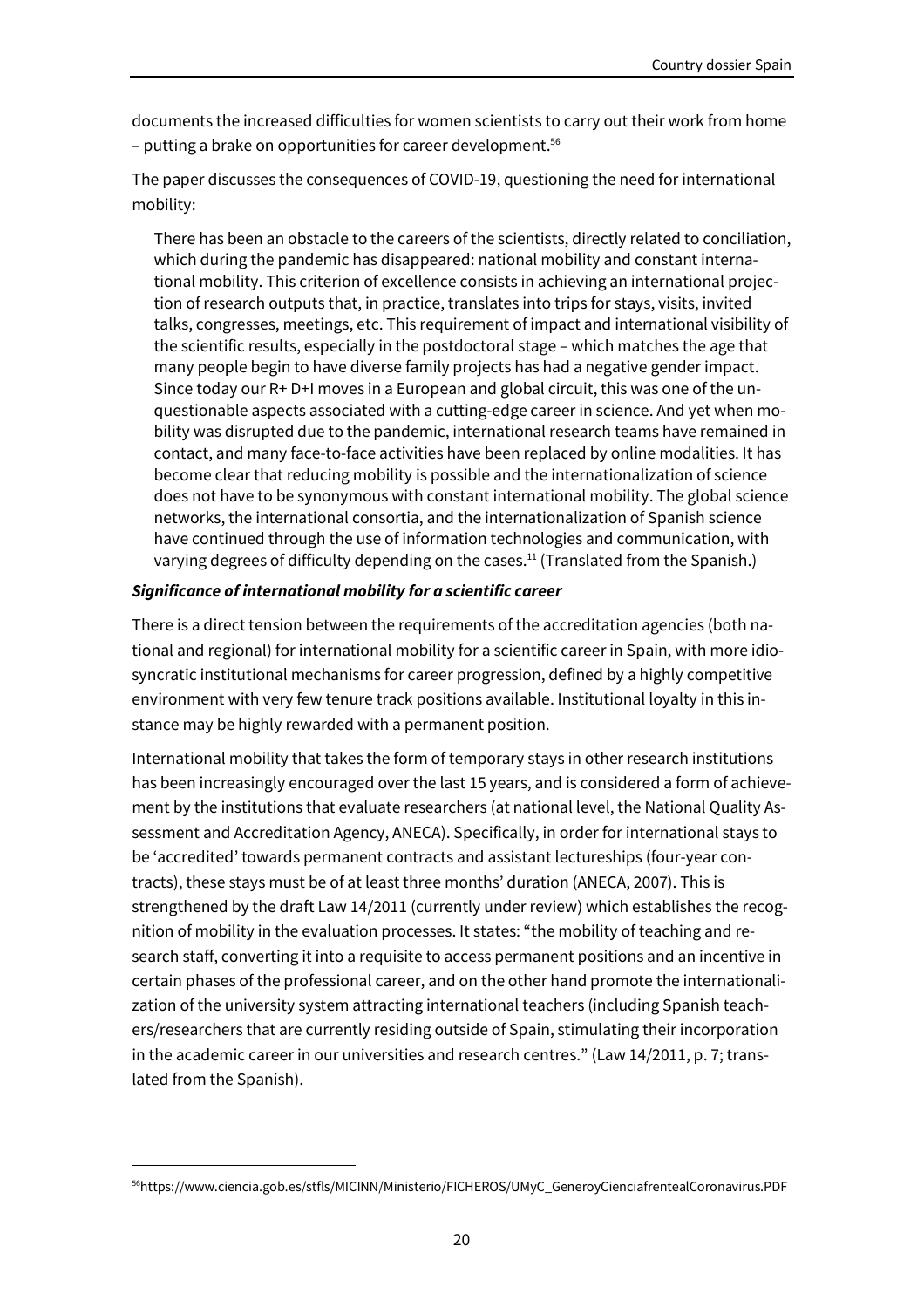Despite these international mobility requirements, pressure remains to stay within known institutions, as competition is so high for permanent positions. As explained by Cañibano et al. (2015):

"Over PhD training period, implicit contracts emerge between PhD candidates and their supervisors. [In some cases] the loyalty, dedication, and availability of young researchers towards their department or research team are eventually rewarded with a stable position that takes the form of a permanent contract or position as a civil servant. In this way the Spanish system is characterised by internal labor markets and inbreeding compared to openness and competition (Cruz-Castro and Sanz Menéndez, 2010) … In such an institutional context the risks associated with changing jobs and with international mobility are high for researchers who prioritize the stability of their professional situation in Spain."

#### *Germany as a destination country for international mobile scientists*

Germany is internationally recognised as one of the main references for high quality research in certain disciplines (e.g. biomedicine). This means that researchers (depending on their specific fields) could find the option of working in a high status working environment very attractive. Research institutes like Max Planck or Fraunhofer have a very high international status, and researchers could relish the opportunity to develop part of their academic career in a prestigious institution. It would also prove an exciting opportunity to develop international networks to be drawn on throughout the research career. This would be even more favourable if contracts offered were for a considerable duration, for example (at least two years). This is particularly important given that the precarious nature of the research career is one of the main reasons that women researchers decide to pursue another career.

Until now, the UK has been traditionally recognized in Europe as an attractive destination for carrying out a research stay. This may be linked to language, as scientists and researchers tend to be proficient in English and thus the barrier of learning another language does not have to be overcome. With Brexit, this will presumably change. Germany may now become more attractive as a destination. Regarding the German language as a potential barrier, the experts we interviewed for this study had differing views. Some regarded German as a considerable barrier, not so much in the formal workplace – given that English remains the de facto international scientific language – but in informal workplace settings. Others did not think that it would prove problematic. A proactive strategy on the part of German research funders could be to stress in advertisements for mobility funding programmes that knowledge of German would not be a requirement and that German courses would be available free of charge.

#### *Need for support and change for women scientists*

Structural support would be needed to attract women scientists and researchers.

One interesting idea for funding might be to have a three-year programme that would consist of two years' funding in an institution in Germany followed by one year's funding in an institution in Spain. This would enable smoother reintegration into the Spanish research system and could potentially mitigate fears of not being able to continue with a research career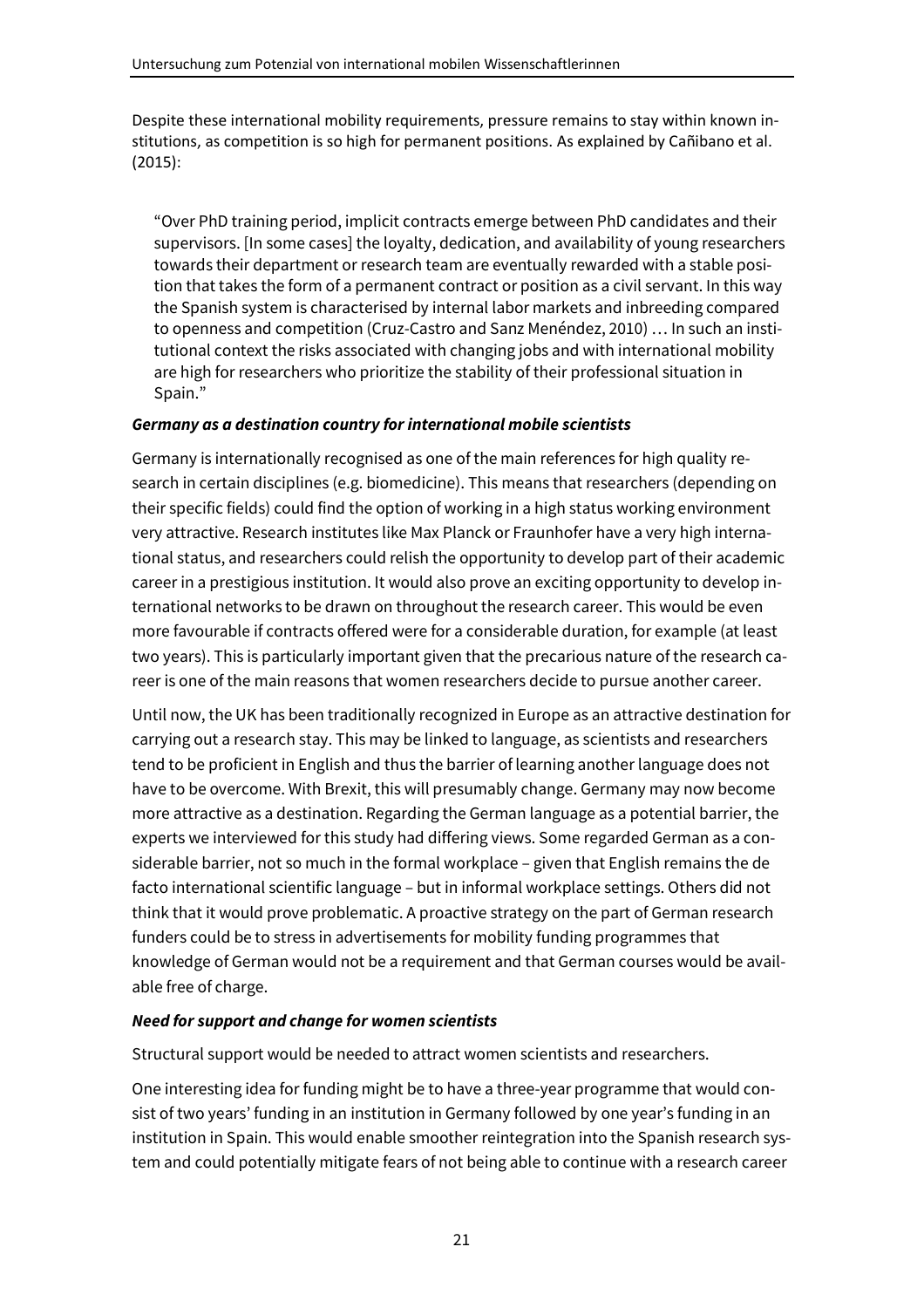in Spain. It would also move away from the redundant notion of 'brain drain' and be considered a win-win solution for both institutions. This would see increased research co-operation across research institutions in Spain and Germany – which could materialize into building partnerships for Horizon Europe funding.

Networking opportunities could be developed to ensure that those taking advantage of the mobility stay were able to integrate and get to know other researchers within the institute.

Enabling funding of dual-career couples would also help to ensure that families and not just individuals were able to relocate.

Family relocation packages as well as individual support packages could be provided to help to look for a flat, schools, etc.

Access to German courses could also be provided, which would serve two functions: firstly, to acquire a basic/working knowledge of German; secondly, to provide a forum to meet other researchers in a similar situation – which could then form part of an informal support network.

# **6 Conclusions**

This conclusion is written in response to the question: How high is the potential of female scientists in Spain who could be attracted to a research stay in Germany due to their qualification and willingness to be internationally mobile? This report highlights how there are various push and pull factors that might make a research stay in Germany an attractive option for female scientists currently resident in Spain.

One of the main factors is that the higher education and research system in Spain is still characterised by the economic crisis that started in 2008 and subsequent austerity policies that have resulted in cuts to the education budget that have been maintained to date. The effects of these cuts have been felt particularly in the public universities, where the precarious situation for university teaching and research personnel has intensified. There is a lack of stable, tenure track research positions in the higher education and research and innovations systems in comparison to the highly qualified, skilled labour force looking for permanent positions in these sectors.

Gender participation in tertiary education and academic careers is characterised by both horizontal and vertical segregation. Regarding vertical segregation, the glass ceiling has been highlighted as particularly severe in Spain – which may prove a definitive 'push' factor for mid-career-level female researchers to look for research positions outside of Spain. This is coupled with the highly competitive research environment whereby career progression (and even staying within the research system) is extremely difficult given the current lack of opportunities for tenure track positions.

In Spain, despite research findings that demonstrate that more women researchers than men perceive international mobility to be an obstacle to developing a research career, statistics demonstrate that more women than men engage in international mobility during their early-stage research career. This could be due to the perceived lack of opportunities for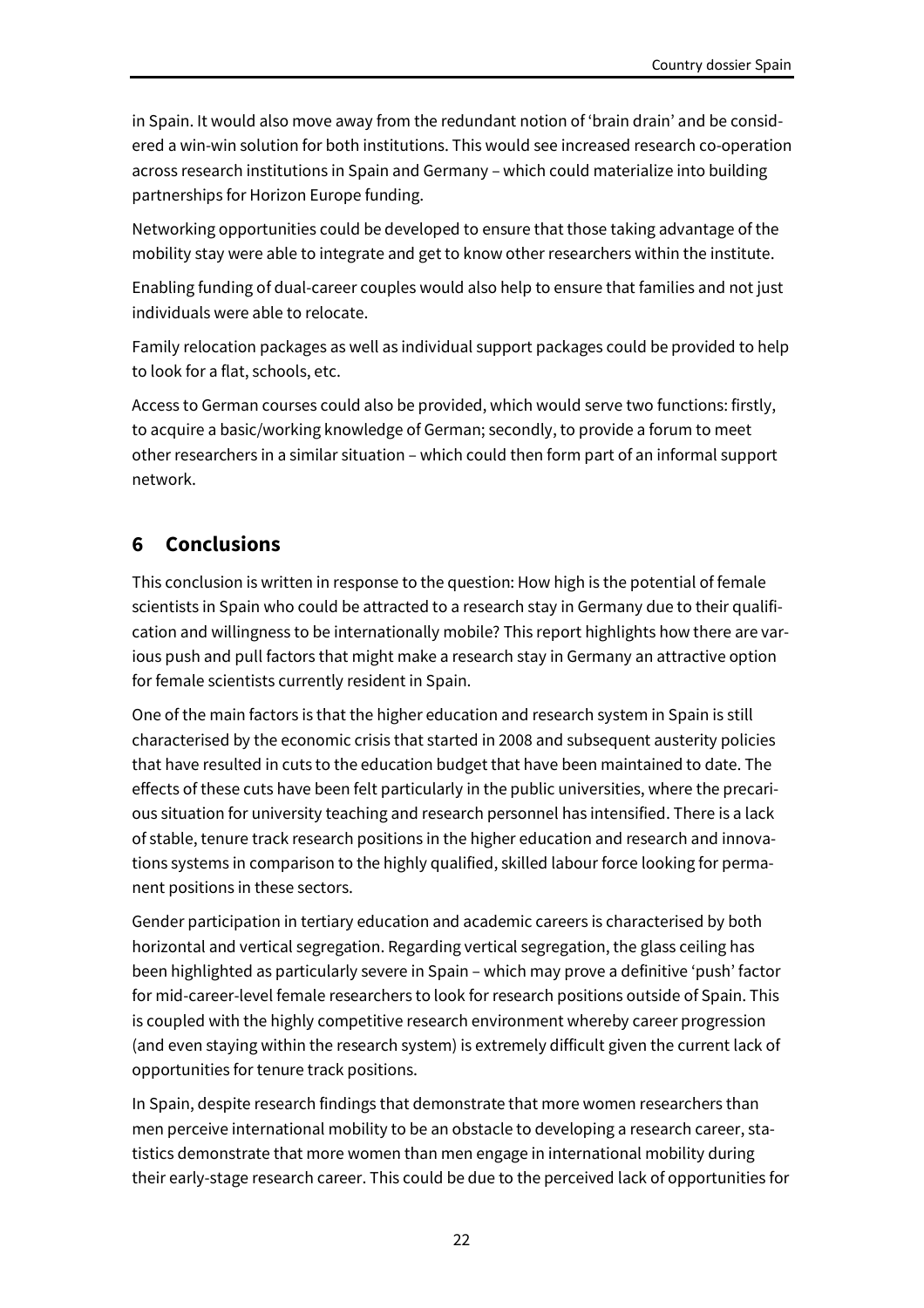promotion for women within the Spanish research system. However, there seems to be a current political will to change this situation. Research stays in institutions in different countries could therefore prove to be an attractive option for women researchers in early stages of their research careers. Germany is seen as an attractive destination – mainly due to the large number of prestigious research institutes and universities. A policy for fostering greater research collaboration between Spanish and German research institutes may prove to be an attractive way to encourage Spanish researchers to carry out a research stay without the disadvantages of losing contact with their 'home' research institute in Spain.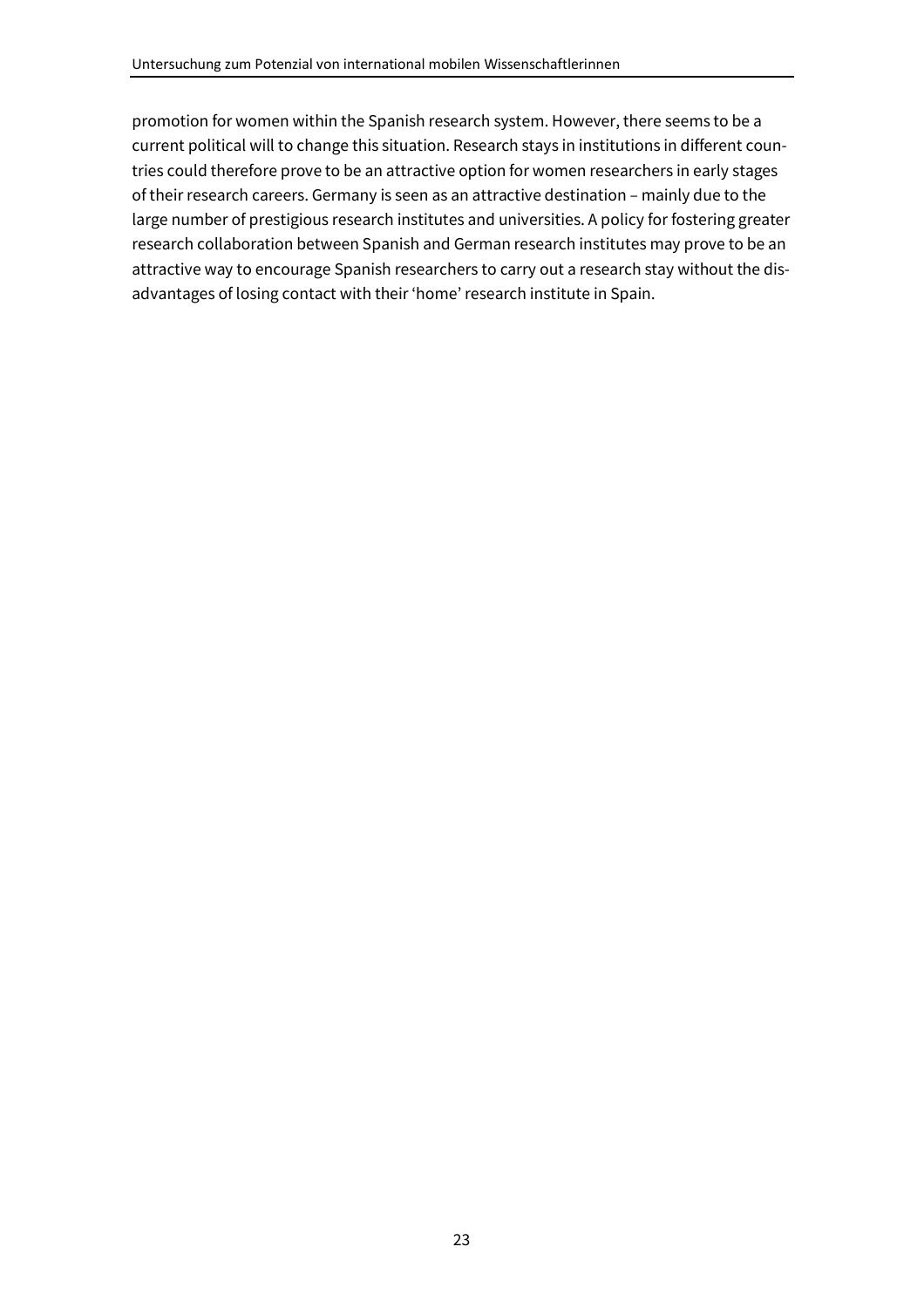# **Bibliography**

- ANECA [Agencia Nacional de Evaluación de la Calidad y Acreditación] (2007) Protocolo de evaluación para la Verificación de títulos Universitarios Oficiales, Unidad de Proyectos de Innovación.
- Bordons, M., González-Albo, B., Aparico, J., & Moreno, L (2014) The Influence of R&D intensity of countries on the impact of international collaborative research: evidence from Spain, Scientometrics, 102, 1385-1400 (2015).
- Caprile, M., Addis, E., Castaño, C., Klinge, I., Larios, M., Meulders, D., Muller,J. O'Dorchai, Palasik, S.M, Plasman, R., Roivas,S., Sagebiel,F. Schiebinger,L., Vallès, N. and Vazquez-Cupeiro, S. (2012) The Meta-analysis of Gender and Science Research, Brussels, European Commission.
- Cañibano, C., Frank Fx, M., & Otamendi, J. (2015) Gender and patterns of temporary mobility among researchers, Science and Public Policy, 2015, 1-12.
- Ceci, S. & Williams, W. (2011) Understanding current causes of women's underrepresentation in science, PNAS, 108, 8, pp3157-3162.
- Del Pino, E. (2013) The Spanish welfare state from Zapatero to Rajoy: Recalibration to retrenchment. In Politics and society in contemporary Spain from Zapatero to Rajoy, ed. Bonnie N. Field and Alfonso Botti, 197–216. New York: Palgrave Macmillan.
- European Commission (2019) She Figures 2018. Gender in Research and Innovation: Luxembourg.
- European Science Foundation (2010). Southern European countries which show stereotypical attitudes towards gender roles
- Fernández Zubieta A, Ramos Vielba I and Zacharewicz T. RIO Country Report 2016: Spain. EUR 28508 EN. Luxembourg (Luxembourg): Publications Office of the European Union; 2017. JRC105983
- Fernández Zubieta, A., Ramos Vielba, I. and Zacharewicz, T., RIO Country Report 2017: Spain, EUR 29192 EN, Publications Office of the European Union, Luxembourg, 2018, ISBN 978-92-79-81829-5, doi:10.2760/976893, JRC111466.
- Lombardo, E. & Alonso, A. (2020) Gender Regime Change in Decentralized States: The Case of Spain, Social Politics 2020, 27,3, pp 449-466.
- Observatorio Mujeres, Ciencia e Innovación (OMCI), adscrito al Ministerio de Ciencia e Innovación. (2021). Estudio sobre la situación de las jóvenes investigadoras en España, Secretaria General Técnica del Ministerio de Ciencia e Innovación, Madrid.
- Rodríguez-Bravo, B; Nicholas, D. (2019). "Reputación y comunicación científica: investigadores españoles en el inicio de su carrera". El profesional de la información, v. 28, n. 2, e280203. https://doi.org/10.3145/epi.2019.mar.03
- Unidad de Mujeres y Ciencia del Ministerio de Ciencia e Innovación (2018) *Científicas en Cifras 2017.* Secretaria General Técnico del Ministerio de Ciencia e Innovación, Madrid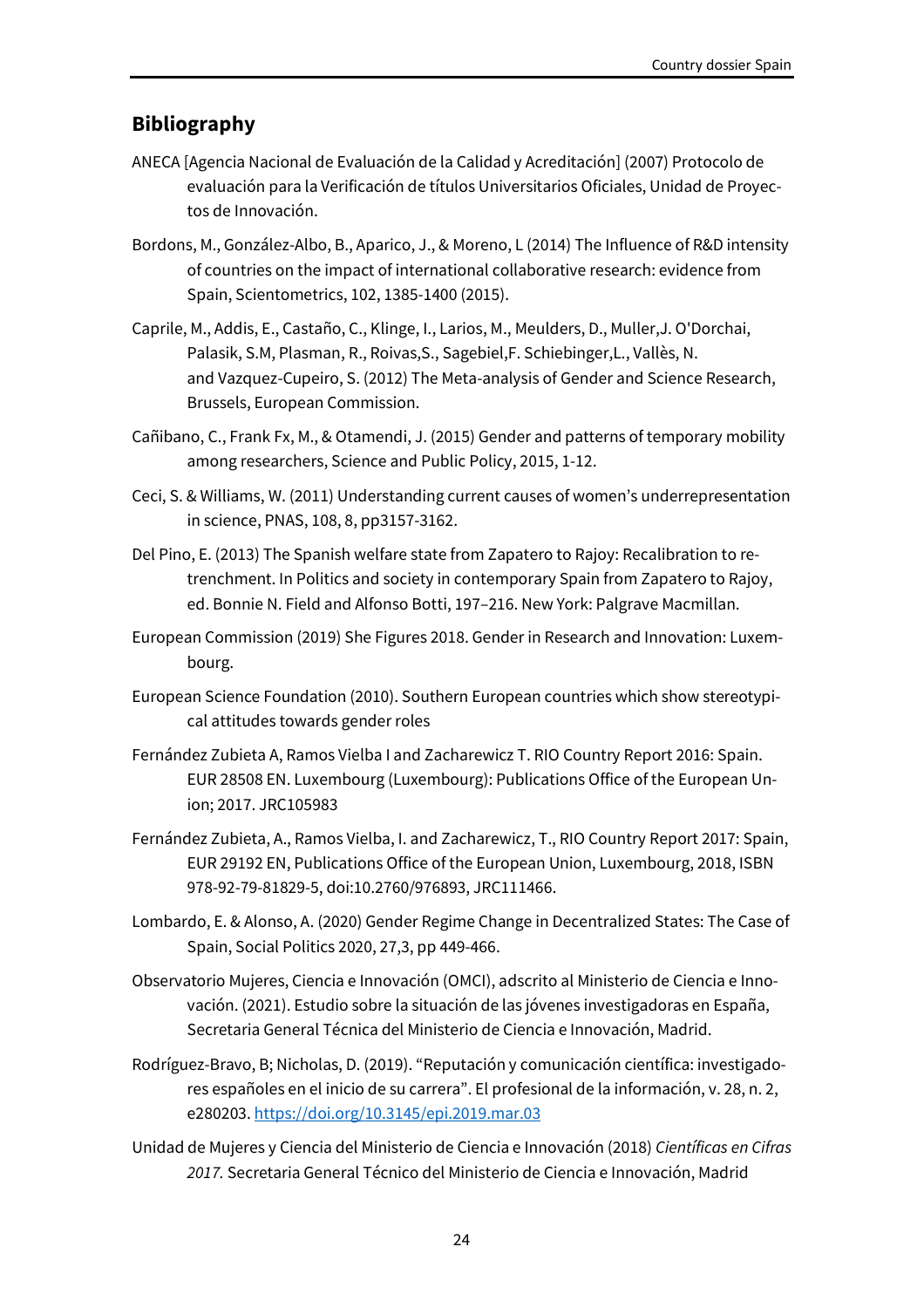https://icp.csic.es/archivos/Igualdad/Legislacion/informes/Cientificas\_cifras\_2017.pdf

Unidad de Mujeres y Ciencia del Ministerio de Ciencia e Innovación, (2020) Científicas en Cifras 2021, Secretaria General Técnico del Ministerio de Ciencia e Innovación, Madrid. https://www.cien-

cia.gob.es/stfls/MICINN/Ministerio/FICHEROS/Cientificas\_en\_Cifras\_2021.pdf

- Wennerås, C. & Wold, A. (1997) Nepotism and Sexism in Peer Review, 7, 4, pp46-52.
- Xie, Y. & Shuman, K. (2005) Women in Science, Career Processes and Outcomes, Harvard University Press.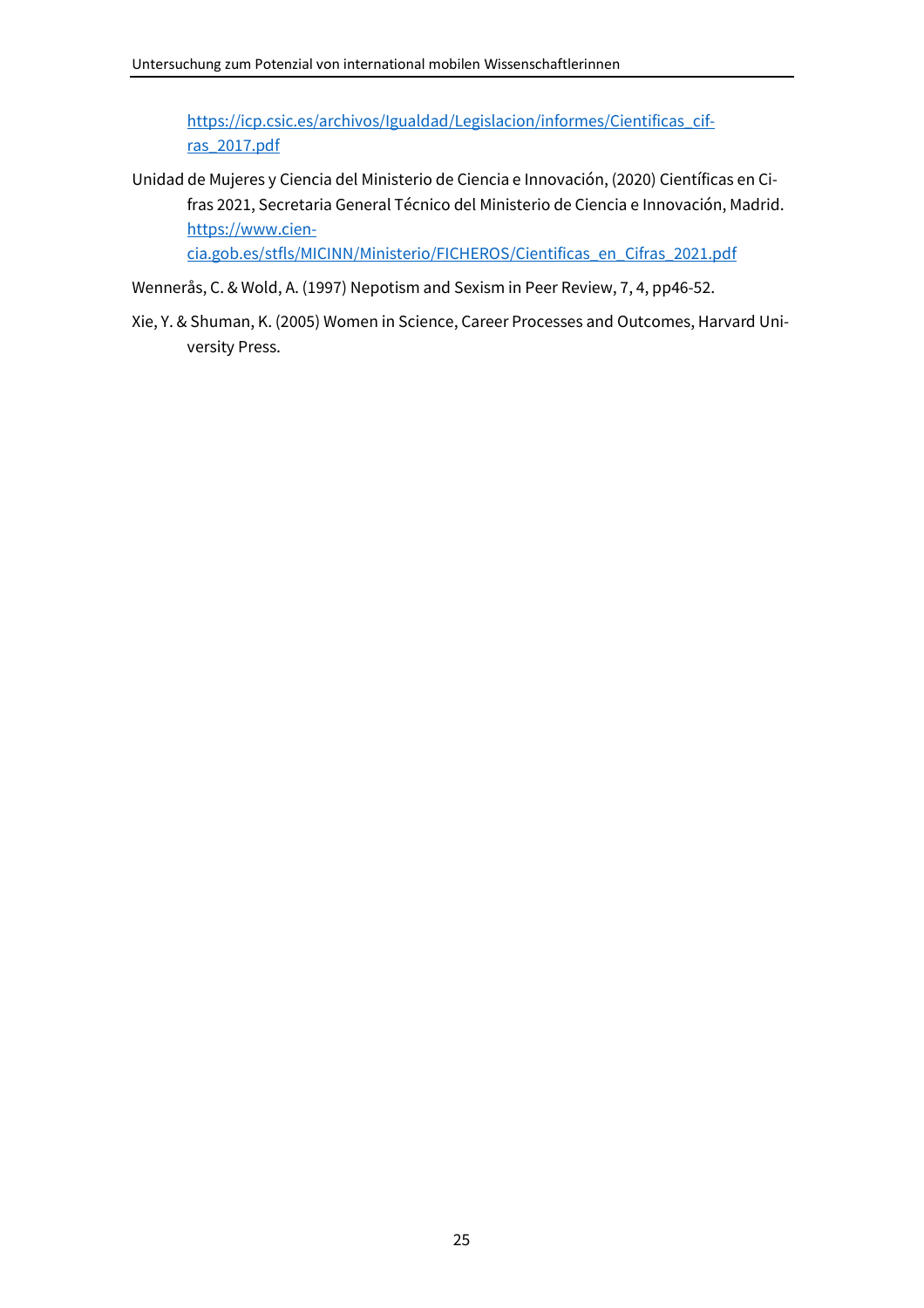# **Annex 1: Tables**

|                                                  | 2012 | 2013 | 2014 | 2015 | 2016 | 2017 | 2018 |
|--------------------------------------------------|------|------|------|------|------|------|------|
| GERD as a<br>percent-<br>age of<br>GDP:<br>Spain | 1.29 | 1.27 | 1.24 | 1.22 | 1.19 | 1.21 | 1.24 |

#### **Table 1: Gross R&D expenditures (GERD) in Spain**

Source: http://data.uis.unesco.org/ (CEWS Template)

#### **Table 2: GERD by sector of performance in Spain**

|            | 2012 | 2013 | 2014 | 2015 | 2016 | 2017 | 2018 |
|------------|------|------|------|------|------|------|------|
| <b>BES</b> | 0.68 | 0.67 | 0.65 | 0.64 | 0.64 | 0.67 | 0.80 |
| GOV        | 0.25 | 0.24 | 0.23 | 0.23 | 0.22 | 0.21 | 0.21 |
| <b>HES</b> | 0.36 | 0.36 | 0.35 | 0.34 | 0.33 | 0.33 | 0.33 |

Source: http://data.uis.unesco.org/ (CEWS Template)

Note: BES = business enterprise sector; GOV = government sector; HES = higher education sector

#### **Table 3: Female Researchers as a percentage of total researchers in each sector in** Spain

|            | 2012  | 2013  | 2014  | 2015  | 2016  | 2017  | 2018 |
|------------|-------|-------|-------|-------|-------|-------|------|
| <b>BES</b> | 29.37 | 30.25 | 30.62 | 30.67 | 30.45 | 30.92 |      |
| GOV        | 48.46 | 48.73 | 48.54 | 50.22 | 50.96 | 51.23 |      |
| <b>HES</b> | 40.81 | 41.32 | 41.67 | 41.91 | 42.09 | 42.49 |      |
| <b>PNP</b> | 47.9  | 48.06 | 51.72 | 51.75 | 50    | 51.99 |      |

Source: UIS (CEWS Template)

Note: BES = business enterprise sector; GOV = government sector; HES = higher education sector; PNP = private non-profit sector

**Table 4: Tertiary graduates by level of education and sex in Spain** 

|                                                 | 2012 | 2013   | 2014   | 2015   | 2016   | 2017   | 2018 |
|-------------------------------------------------|------|--------|--------|--------|--------|--------|------|
| Total no. of<br>graduates<br>ISCED <sub>6</sub> |      | 118294 | 160488 | 175051 | 174629 | 177419 |      |
| Graduates<br>ISCED 6 fe-<br>male num-<br>ber    |      | 68427  | 96720  | 103178 | 103435 | 104377 |      |
| Total no. of<br>graduates<br><b>ISCED 7</b>     |      | 165403 | 151370 | 131253 | 129787 | 131123 |      |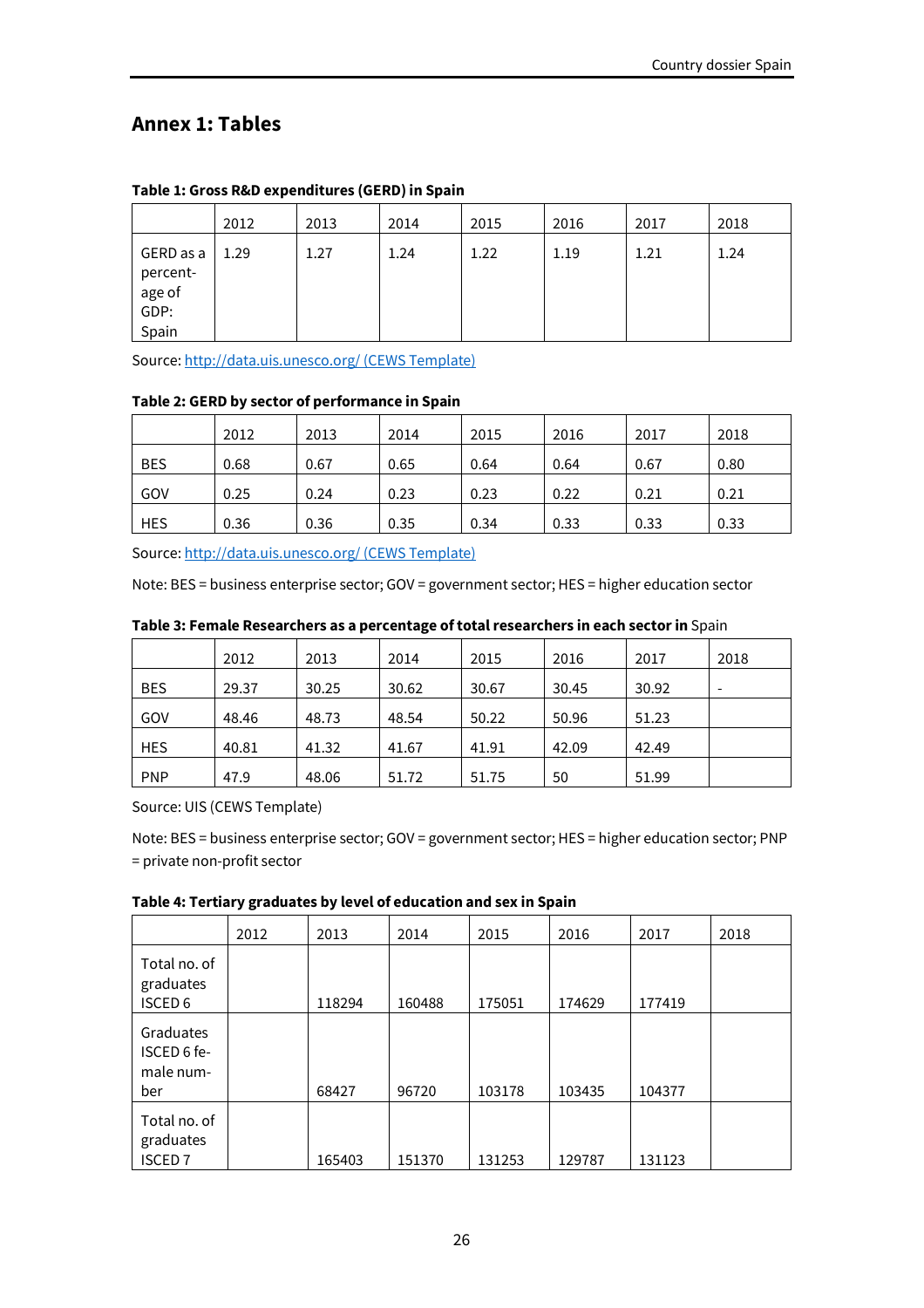| Graduates<br>ISCED 7 fe-<br>male num-<br>ber |      | 94671 | 84739 | 73073 | 73944 | 75042 |  |
|----------------------------------------------|------|-------|-------|-------|-------|-------|--|
| Total no. of<br>graduates<br><b>ISCED 8</b>  | 9483 | 10504 | 10889 | 11316 | 14694 | 20049 |  |
| Graduates<br>ISCED 8 fe-<br>male num-<br>ber | 4604 | 5237  | 5361  | 5667  | 7463  | 10104 |  |

Source:http://data.uis.unesco.org/

(CEWS Template)

#### **Table 5: Proportion of women among academic staff by grade 2016 in Spain**

| Grade A | 21% |
|---------|-----|
| Grade B | 42% |
| Grade C | 48% |
| Grade D | 49% |
| Total   | 41% |

Source: *She Figures 2018* (European Commission, 2019)